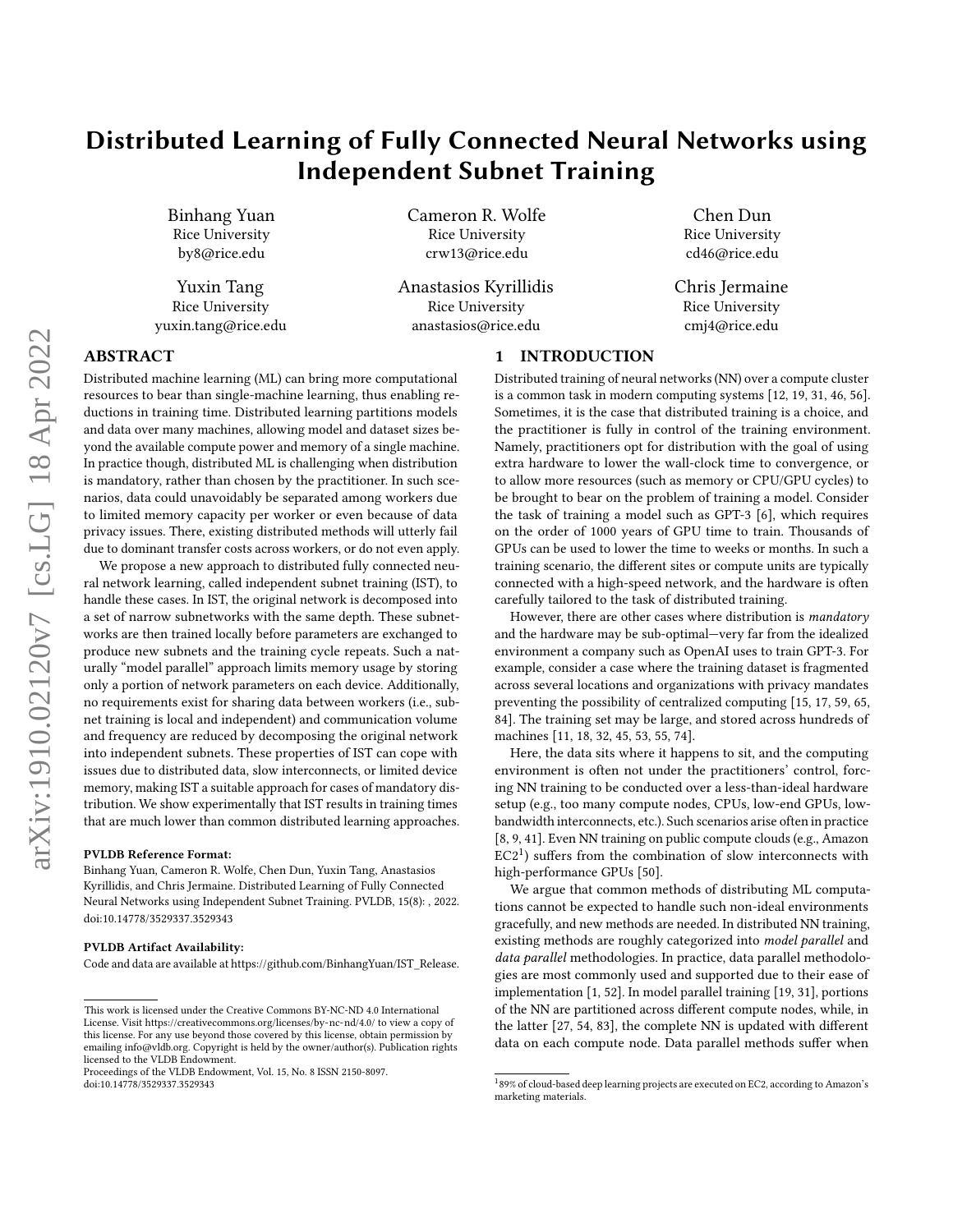bandwidth is limited because they must transfer an entire model to each site in order to synchronize the computation. For a large model with many parameters, this is not a reasonable requirement. However, in typical mandatory distribution scenarios, model parallel methods are not a reasonable option, either. When data are sharded across sites, model parallel computing implies that different parts of a model can only be updated to reflect the data present at any given node. For these parts to stay synchronized, very finegrained communication is required. Thus, neither data parallel nor model parallel is fully capable of handling mandatory distribution scenarios.

Independent subnet training. In response to this, we propose independent subnet training (IST), a novel distributed training technique on fully connected NNs that combines techniques from model and data parallel training to maximize communication efficiency. Inspired by dropout [\[66\]](#page-13-11) and approximate matrix multiplication [\[25\]](#page-12-16), IST decomposes fully-connected NN layers by distributing the neurons disjointly across different sites, forming a group of subnets. Then, each of these subnets is trained independently for one or more local stochastic gradient descent (SGD) iterations before synchronization [\[47\]](#page-13-12). After synchronization, parameters are re-distributed based on a new, random neuron sampling, and the local subnet training process repeats.

IST focuses upon the distributed training of NNs with fullyconnected layers. Such a focus has also applications in diverse NN architectures (e.g., convolutional NNs [\[33\]](#page-12-17)): the majority of NN models typically contain large, fully-connected layer, and such layers typically dominate the total number of parameters. As such, IST can be applied to the fully-connected portion of the networks to yield a performance speedup; see Sec. [3.](#page-3-0)

In cases of mandatory distribution, model parallel training is impractical because it requires that all data is present on the server that passes data into the network's input module.<sup>[2](#page-1-0)</sup> Furthermore, we claim that, under mandatory distribution, IST is more capable than techniques like data parallel training due to its ability to reduce communication volume and memory usage to cope with hardware limitations. Synchronization in IST is simply an exchange of pa-rameters between sites<sup>[3](#page-1-1)</sup> (i.e., no parameters are shared between subnets) and no synchronization is required during local updates, thus reducing per-step communication volume on multiple fronts. Furthermore, IST limits its memory usage by only sending a small portion of its parameters to each device, which prevents model capacity from being limited by the memory of a single device.

Contributions. Our proposal aggressively reduces the communication bottlenecks that plague the scalability of most popular methods of distributed NN training. As such, IST is most beneficial for training networks with fully-connected layers in cases of mandatory distribution, where training is highly-distributed and hardware is less-than-ideal. The key contributions of our work can be summarized as follows.

- We propose IST, a distributed training methodology that combines ideas from model and data parallel training by breaking the original NN into a set of disjoint subnetworks that are distributed, locally trained, and re-assembled per iteration.
- We evaluate IST on speech recognition, image classification (CI- $FAR10$  and full ImageNet<sup>[4](#page-1-2)</sup>), and large-scale product recommendation tasks. Using bandwidth-optimal ring all-reduce [\[72\]](#page-13-13), IST is shown to improve time-to-convergence by as much as  $10\times$  in comparison to a state-of-the-art implementation of data parallel training and "vanilla" local SGD [\[47\]](#page-13-12) (i.e., the only practically viable options under mandatory distribution), as well as surpass the performance of the widely-used ensemble learning method.
- We demonstrate that IST, by enabling models with larger embedding dimensions (i.e., too large for data parallel training) to be trained, is capable of solving an "extreme" product recommendation task with improved generalization.
- Finally, we theoretically show that such IST decomposition still guarantees sublinear convergence to a first-order stationary point on expectation under common assumptions.

## 2 TRAINING VIA INDEPENDENT SUBNETS

#### 2.1 Methodology

Notation. Assume *n* sites in a distributed system. Let  $f_i$  denote that vector of activations at layer  $l$ .  $f_t$  denotes the set of activations at the final or "top" layer of the network, and  $f_0$  denotes the feature vector that is input into the network. Assume that the number of neurons at layer  $\hat{l}$  is  $N_l$ . Let  $\ell(w, \cdot)$  denote the loss function of a NN with parameter w. Given samples  $X := \{x_i, y_i\}^q$  $_{i=1}^{q}$ , we aim to find a  $w^{\star}$  that minimizes the *empirical loss* over a set of labeled examples:

<span id="page-1-3"></span>
$$
w^{\star} \in \arg\min_{w} \frac{1}{q} \sum_{i=1}^{q} \ell(w, \{x_i, y_i\}).
$$
 (1)

Although [\(1\)](#page-1-3) can be solved in numerous ways [\[26,](#page-12-18) [42,](#page-12-19) [60,](#page-13-14) [71,](#page-13-15) [79\]](#page-13-16), nearly all NN training is accomplished using some variant of SGD. Here,  $\eta > 0$  is the learning rate and  $i_t$  denotes a subset of training examples from  $X$ .

Constructing Subnets. IST is a distributed training regime that randomly partitions hidden neurons via uniform assignment to one of  $n$  possible compute nodes. Neurons assigned to the same compute node form a "subnet". Then, the weights of the full NN are partitioned accordingly based on the active neurons for each subnet. Hidden neurons are assigned to exactly one subnet to ensure that  $i)$  all neurons are included in training and  $ii)$  the same neuron is not simultaneously partitioned to multiple subnets.

Subnet construction is depicted in Figure [1](#page-2-0) for a two-hiddenlayer NN distributed across  $n = 2$  compute nodes. Input and output layers are fully utilized at all sites. Notably, certain parameters are not partitioned to any subnet within multi-layer NNs.<sup>[5](#page-1-4)</sup> However, in contrast to ensemble-style techniques, IST randomly samples new subnets frequently throughout the learning process, ensuring that

<span id="page-1-0"></span> $^2$ If data is fragmented across many machines, model parallel training would struggle greatly to visit the entire dataset during training, as the input module is only stored on a single node and all data used during a particular training round must be present on this node.

<span id="page-1-1"></span><sup>&</sup>lt;sup>3</sup>Each node in an *n*-machine cluster will receive a fraction between  $\frac{1}{n^2}$  and  $\frac{1}{n}$  of total model parameters under IST, while data parallel training requires all model weights to be communicated between machines.

<span id="page-1-2"></span> $^4\rm{We}$  underline the use of the full ImageNet dataset [\[14,](#page-12-20) [43\]](#page-12-21) that includes 14,197,122 images, divided into 21,841 classes.

<span id="page-1-4"></span> $5$ Parameters are only active within a subnet if both input and output neurons associated with that parameter are sampled in the same subnet. For NNs with a single hidden layer, all parameters are included in some subnet because input and output neurons are shared across compute nodes.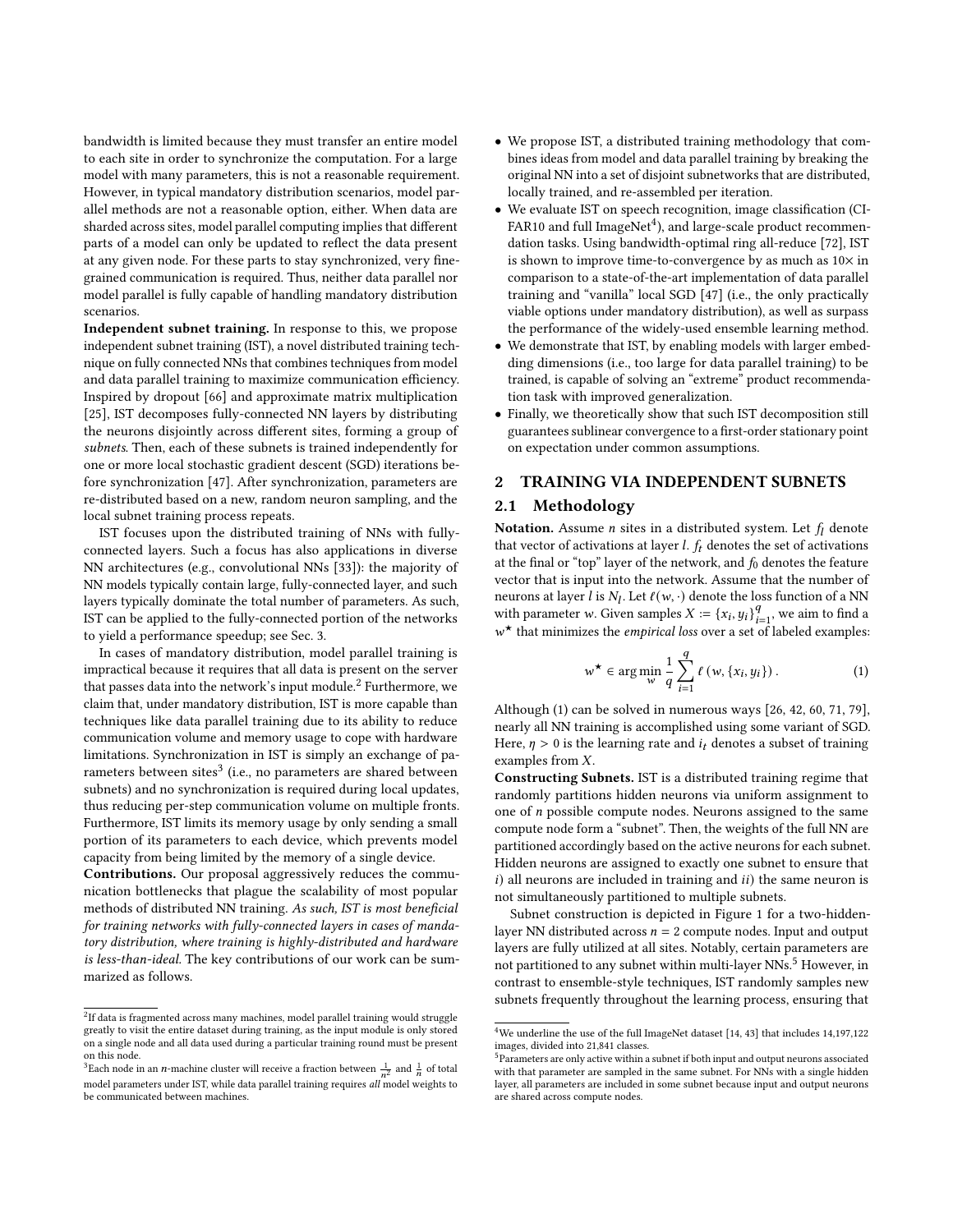<span id="page-2-0"></span>

Figure 1: Schematic depiction of a two-hidden-layer NN being trained with IST across two nodes. Each layer's neurons are partitioned randomly to a single node, excluding input and output neurons (i.e., these are shared between sites). The first two iterations of IST are depicted, but the same process of sampling, training, and aggregating subnets repeats until convergence.

all parameters have a high likelihood of being trained sufficiently after several subnet groups have been sampled.

Subnet output is computed by masking (i.e., setting to zero) inactive neurons and scaling remaining activations by a factor of  $n^2$  (i.e., to counteract neuron removal with uniform probability  $\frac{1}{n}$ ). Such a forward pass, which is formalized in Appendix [A,](#page-6-0) provides an unbiased estimate of the full NN forward pass (excluding activation functions). Furthermore, performing uniform sampling of neurons independently at each layer yields sublinear convergence to a firstorder stationary point on expectation; see Appendix [B.](#page-6-1) Thus, we adopt this uniform sampling policy in IST due to its unbiased nature and rigorous theoretical guarantees.

Distributing Subnets. The  $n$  subnets produced by IST are disjoint, meaning that no model parameters are simultaneously partitioned to multiple subnets. As a result, when distributed to a separate compute node, subnets  $i$ ) require no cross-site communication during their forward pass, and *ii*) only require a fraction  $\frac{1}{n^2}$  of layer parameters to be sent to each compute node. Thus, subnets can be distributed to separate compute nodes without significant communication overhead and trained with no dependence upon other subnets—an approach that is adopted directly within IST.

Training Subnets. For training, IST sends each of the  $n$  subnets to a separate compute node and performs  $J$  iterations of local SGD [\[47\]](#page-13-12). After such independent training iterations, subnet parameters are copied back into the full NN, where no collisions occur because the parameter partition is disjoint. Then, a new group of subnets is constructed through random sampling (i.e., a "re-sampling" of network parameters) and the process repeats.

Unlike ensemble methods that independently train each subnet and aggregate parameters into the full NN once at the end of training, IST re-samples subnets frequently and trains them for a shorter number of iterations between re-samplings. Such re-sampling is necessary to avoid the accumulation of random effects, as the expected input to a neuron—despite being unbiased—will shift after backpropagation. Such a shift may be inconsistent across sites, because subnets are trained on data samples from the same distribution; but, re-sampling—which is not present within ensemble methods—guards against such an occurrence.

## <span id="page-2-2"></span>2.2 Additional Considerations

Correcting Distributional Shift. The analysis of the unbiased subnet forward pass in Appendix [A](#page-6-0) does not consider the NN's non-linear activation function.[6](#page-2-1) Within IST, the inputs to each subnet neuron are sub-sampled and scaled by a factor of  $n^2$  to unbias the neuron's activation, which increases the standard deviation of the input to each neuron by a factor of  $n$ . As a result, extreme input values are more likely to be observed during training (i.e., when using subnets) than during deployment. To correct this distributional mismatch, we remove the  $n^2$  correction factor and instead compute the mean  $\mu$  and standard deviation  $\sigma$  of the inputs to each neuron during training and transform subnet output as  $x = (x - \mu)/\sigma$ before passing it through the non-linear activation function. After training is complete, we compute  $\mu$  and  $\sigma$  for each neuron over a small subset of training data using the full network—these values can then be used when the network is deployed.

Although this approach is similar to batch normalization [\[36\]](#page-12-22), the motivation for its use is much different. Namely, while batch normalization maintains a non-saturated range of neuron input during training to accelerate convergence and improve generalization, IST will not work in the absence of such normalization. The distributional shift encountered when deploying the network must be corrected, making this modification an essential component of IST, rather than an aid to model training and performance.

Other Architectures. IST can be extended to common network architectures (e.g., convolutional NNs) by applying IST only to fullyconnected layer(s) within the network (i.e., these exist within most modern convolutional NN architectures). Here, the fully-connected layers would be decomposed as described previously, while the rest

<span id="page-2-1"></span> $^{6}E[x] = b$  does not imply that  $E[f(x)] \approx f(b)$  for some random variable  $x$  when  $f$ is non-linear.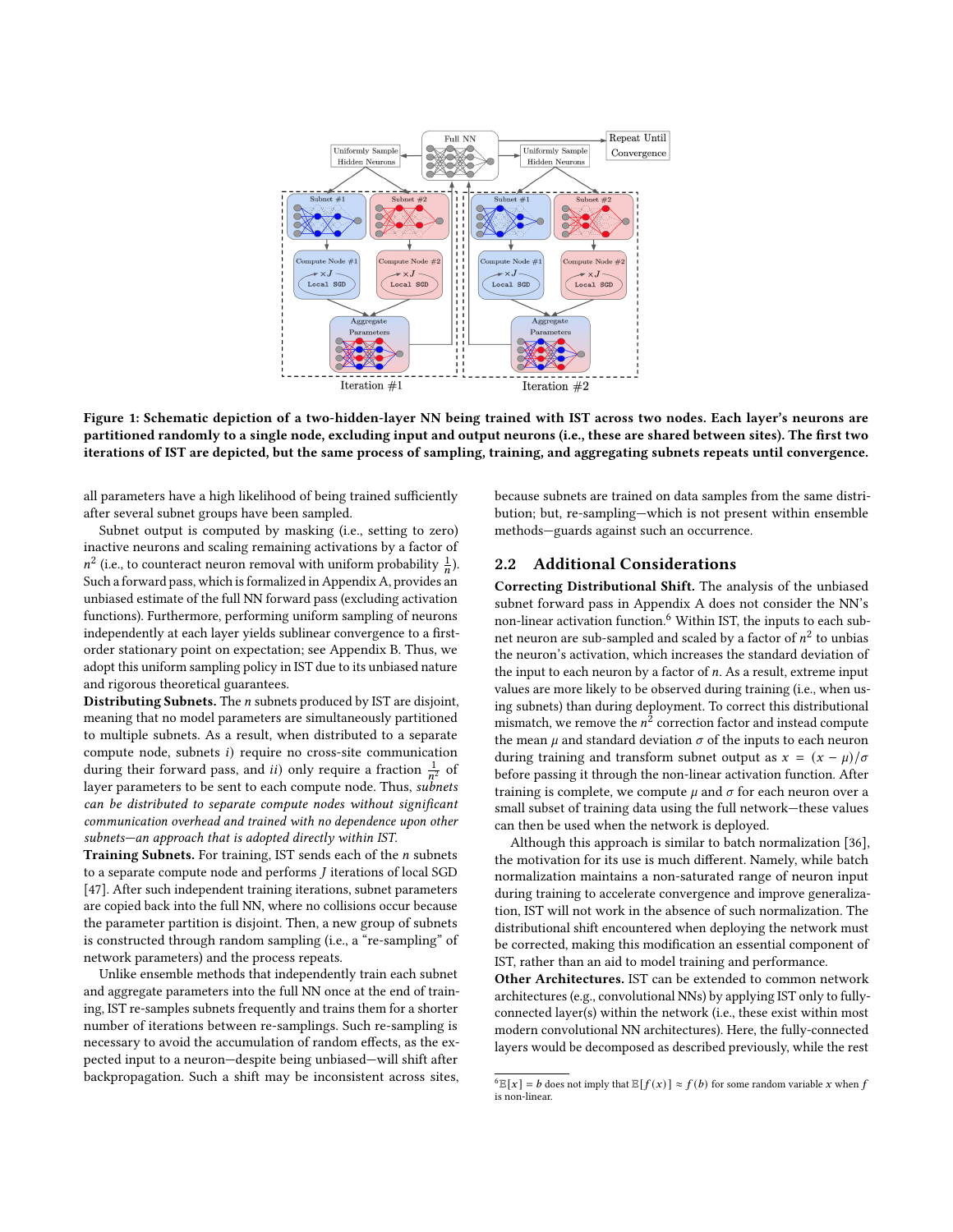of the network is broadcast to every site during training. Such an approach has significant benefits, as fully-connected layers tend to contain a large portion of network parameters.[7](#page-3-1) Thus, improving the efficiency of distributed training over fully-connected layers benefits the distributed training process for the entire network.

#### 2.3 Analysis

IST reduces communication overhead in comparison to data parallel training approaches, which broadcast all parameters across sites during each round of training. Measuring the inflow to each site, the total network traffic of data parallel training per gradient step is (in floating point numbers transferred):

$$
\sum_{i=1}^t nN_{i-1}N_i.
$$

In contrast, in IST, each site receives current parameters every J gradient steps (i.e., assuming *J* iterations of local SGD are performed between re-sampling rounds). Furthermore, subsampling the NN into multiple subnets further reduces the communication cost of IST because input/ouput layers are partitioned (not broadcast) across nodes and each node receives only a  $\frac{1}{n}$  ratio of other network parameters. The total network traffic of IST per gradient step is:

$$
\frac{N_0 N_1 + N_{t-1} N_t}{J} + \sum_{i=1}^{l} \frac{N_{i-1} N_i}{n \times J}.
$$

Similarly, IST reduces computational resource utilization in comparison to data parallel. Given the FLOPs required by matrix multiplications during forward/backward steps, in "classical" data parallel training, the number of FLOPS required per gradient step is:

$$
4\sum_{i=1}^lBN_{i-1}N_i.
$$

In contrast, the number of FLOPS gradient step within IST is:

$$
4 B N_0 N_1 + 4 B N_{t-1} N_t + 4 B \sum_{i=1}^l \frac{N_{i-1} N_i}{n}.
$$

Note that this computational reduction indicates that training models with IST reduces memory requirements, which enables the training of larger models as shown in Sec. [3.](#page-3-0)

Convergence Guarantees. We show that the IST decomposition guarantees convergence to a first-order stationary point on expectation in the distributed setting. Namely, under common assumptions of smoothness, Lipschitz continuity of the objective, and stochastic error boundedness, IST converges sublinearly to a bounded error region around a stationary point; see Appendix [B.](#page-6-1)

#### <span id="page-3-0"></span>3 EMPIRICAL EVALUATION

In this section, we design a set of experiments that showcase the potential benefits of the IST approach under cases of mandatory distribution with limited hardware capabilities. In these cases, we assume slow networks connections with CPUs or GPUs (possibly with limited memory) available on each node. We consider a wide variety of learning tasks and network architectures (i.e., both fullyconnected NNs and more complex NNs that contain fully-connected layers).

#### 3.1 Setup and Details

As previously mentioned, model parallel training is not appropriate for mandatory distribution, as all needed data must be stored on the node that houses the network's input module. Furthermore, due to the assumption of limited memory on each device, our experiments typically consider shallow, fully-connected NNs with wide hidden layers.[8](#page-3-2) Popular model parallel training packages (e.g., Gpipe [\[34\]](#page-12-25)) struggle to perform well on wide models with few layers, providing further evidence that model parallel training is not the proper training approach when distribution is mandatory. As such, we adopt local SGD [\[47\]](#page-13-12), data parallel training, and ensemble learning as our major experimental baselines.

Experimental Settings. We consider the following scenarios:

- Google Speech Commands [\[69\]](#page-13-17): We learn a 2-layer network of 4096 neurons and a 3-layer network of 8192 neurons to recognize 35 labeled keywords from audio waveforms (in contrast to the 12 keywords in prior reports [\[69\]](#page-13-17)). We represent each waveform as a 4096-dimensional feature vector [\[67\]](#page-13-18).
- Image classification on CIFAR10 and full ImageNet [\[33,](#page-12-17) [63\]](#page-13-19): We train the Resnet18 model over CIFAR10, and the VGG12 model over full ImageNet (see Section [2.2](#page-2-2) for a discussion of IST and non-fully connected architectures). Note that we include the complete ImageNet dataset with all 21, 841 categories and report the top-10 accuracy [\[24,](#page-12-26) [43,](#page-12-21) [58\]](#page-13-20).
- Amazon-670k [\[5\]](#page-12-27): We train a 2-layer, fully-connected neural network, which accepts a 135, 909-dimensional input feature, and generates a prediction over 670, 091 output labels.

We train Google speech and Resnet18 on CIFAR10 on three AWS CPU clusters, with 2, 4, and 8 CPU instances (m5.2xlarge). We train the VGG model on full ImageNet and Amazon-670k extreme classification network on three AWS GPU clusters, with 2, 4, and 8 GPU machines (p3.2xlarge). Our choice of AWS was deliberate, as it is a common platform for distributed training and presents the common challenge faced by many consumers—distributed ML without a super-fast interconnect.

Distributed Implementation Notes. We implement a distributed parameter server for IST in PyTorch. We compare IST to the PyTorch implementation of data parallel learning. We also adapt the PyTorch data parallel learning to realize local SGD [\[47\]](#page-13-12) and ensemble learning, where learning occurs locally for a number of iterations before synchronizing. For ensemble learning, this synchronization only occurs once at the end of training.

For the CPU experiments, we use PyTorch's gloo backend. For the GPU experiments, data parallel learning and local SGD use Py-Torch's nccl backend, which leverages the most advanced Nvidia collective communication library (the set of high-performance multi-GPU and multi-node collective communication primitives optimized for NVIDIA GPUs). Nccl implements ring-based all-reduce

<span id="page-3-1"></span> ${\rm ^7}C$ onsider the full ImageNet dataset [\[21,](#page-12-23) [44\]](#page-12-24) for a deep model like ResNet50: the convolutional layers have 17,614,016 parameters (67.2MB, 28.2%), whereas the fullyconnected layer has 44,730,368 parameters (170.6MB, 71.8%) that utilized in IST.

<span id="page-3-2"></span> ${}^{8}{\rm The}$  memory usage of IST scales linearly with increasing network depth, but small portions of each hidden layer can be partitioned to each subnet in order to limit increased memory usage due to larger hidden layers.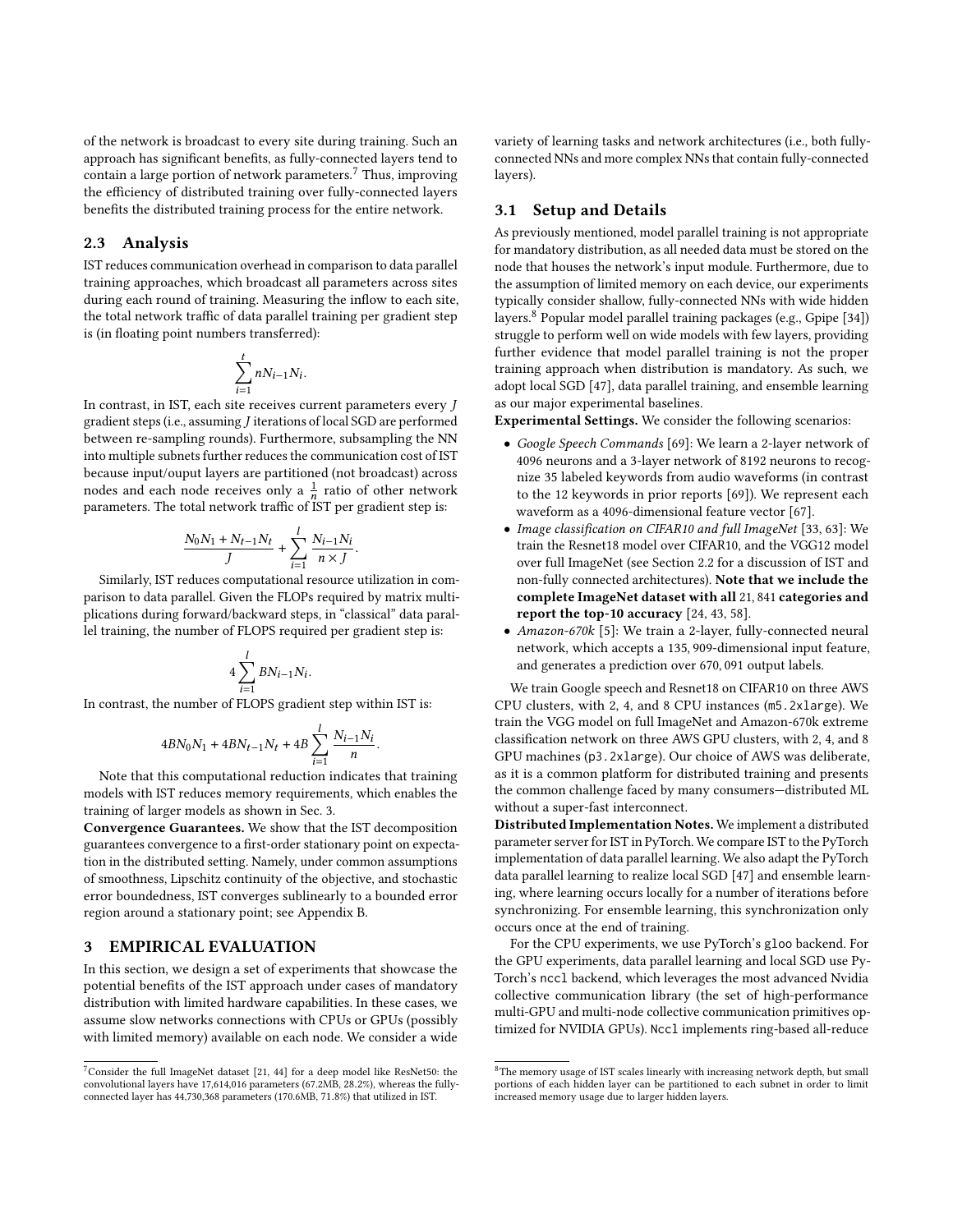<span id="page-4-1"></span>

|          |               |               |           | Google Speech 2 Layer |        |        |            |        |        |
|----------|---------------|---------------|-----------|-----------------------|--------|--------|------------|--------|--------|
|          | Data Parallel |               |           | Local SGD             |        |        | <b>IST</b> |        |        |
| Accuracy | 2 Node        | 4 Node        | 8 Node    | 2 Node                | 4 Node | 8 Node | 2 Node     | 4 Node | 8 Node |
| 0.63     | 118           | 269           | 450       | 68                    | 130    | 235    | 35         | 28     | 24     |
| 0.75     | 759           | 1708          | 2417      | 444                   | 742    | 1110   | 231        | 167    | 192    |
|          |               |               |           | Google Speech 3 Layer |        |        |            |        |        |
|          |               | Data Parallel | Local SGD |                       |        |        | <b>IST</b> |        |        |
| Accuracy | 2 Node        | 4 Node        | 8 Node    | 2 Node                | 4 Node | 8 Node | 2 Node     | 4 Node | 8 Node |
| 0.63     | 376           | 1228          | 1922      | 182                   | 586    | 1115   | 76         | 141    | 300    |
| 0.75     | 4534          | 9340          | 14886     | 2032                  | 4107   | 6539   | 812        | 664    | 1161   |
|          |               |               |           | CIFAR10 Resnet18      |        |        |            |        |        |
|          | Data Parallel |               |           | Local SGD             |        |        | <b>IST</b> |        |        |
| Accuracy | 2 Node        | 4 Node        | 8 Node    | 2 Node                | 4 Node | 8 Node | 2 Node     | 4 Node | 8 Node |
| 0.85     | 21775         | 13689         | 6890      | 18769                 | 12744  | 7020   | 15093      | 7852   | 5241   |
| 0.90     | 54002         | 38430         | 17853     | 36891                 | 22198  | 12157  | 33345      | 16798  | 13425  |
|          |               |               |           | Full ImageNet VGG12   |        |        |            |        |        |
|          | Data Parallel |               |           | Local SGD             |        |        | <b>IST</b> |        |        |
| Accuracy | 2 Node        | 4 Node        | 8 Node    | 2 Node                | 4 Node | 8 Node | 2 Node     | 4 Node | 8 Node |
| 0.20     | 108040        | 278542        | 504805    | 6900                  | 14698  | 30441  | 3629       | 4379   | 5954   |
| 0.26     | 225911        | 393279        | 637188    | 15053                 | 22055  | 39439  | 6189       | 7711   | 10622  |

Table 1: The time (in seconds) to reach various levels of accuracy.

<span id="page-4-0"></span>

Figure 2: Test accuracy vs. time. 2-/3- layer Google speech models are trained using an 8-CPU cluster; Resnet18 on CIFAR10 is trained using 4-CPU cluster; VGG12 on full ImageNet is trained using a 8-GPU cluster. The number after local SGD or IST legend represents the local update iterations.

[\[72\]](#page-13-13), which is used in well-known distributed learning systems such as Horovod [\[62\]](#page-13-21).

IST cannot use the nccl backend because it does not support the scatter operator required to implement IST. As a result, IST must use the gloo backend (meant for CPU-based learning), which is a serious handicap but does not reflect any intrinsic flaw of the method—high-performance GPU libraries simply lack support for required operations.

#### 3.2 Results and Analysis

Convergence speed. While IST can process data quickly (i.e., due to previously-described improvements in communication efficiency), there are questions regarding its statistical efficiency and generalization performance in comparison to baseline methods.

Figure [2](#page-4-0) plots the hold-out test accuracy for selected benchmarks as a function of time, while Table [1](#page-4-1) shows the training time required for IST and relevant baselines to reach specified levels of hold-out test accuracy.

Our results generally indicate that IST achieves high accuracy on the test set much faster than other frameworks. For example, in reaching an accuracy of 77% with a 2-layer, fully-connected network, IST exhibits a 4.2× speedup compared to local SGD and a 10.6× speedup compared to data parallel. Similarly, IST exhibits a 6.1× speedup compared to local SGD and a 16.6× speedup compared to data parallel in reaching the same accuracy with a 3-layer model. Note that the above improvements were observed even though IST was handicapped by its use of the gloo backend for its GPU implementation.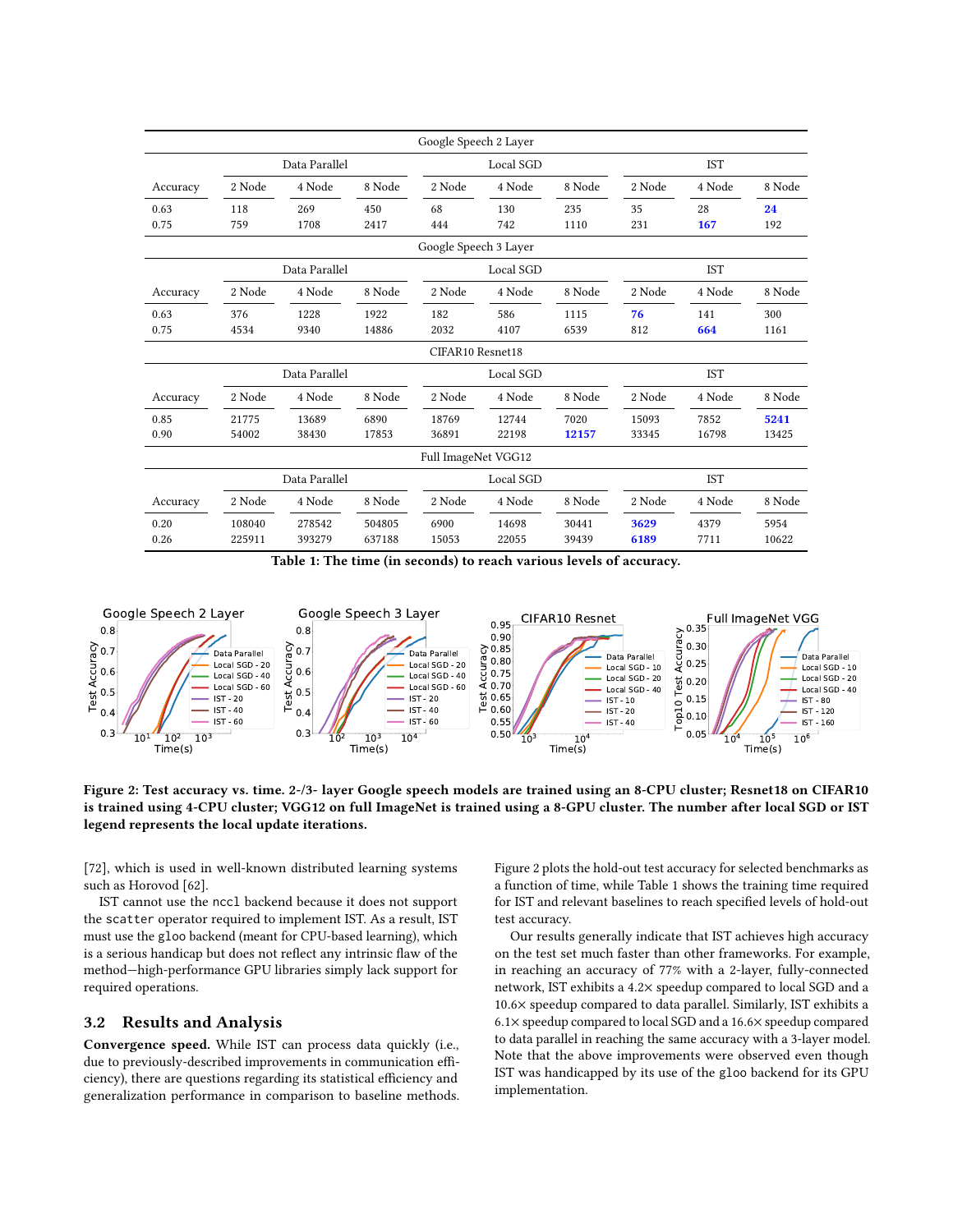<span id="page-5-1"></span>

| Compute Nodes |            | 2 Layer  |            | 3 Layer  |  |  |
|---------------|------------|----------|------------|----------|--|--|
|               | <b>IST</b> | Ensemble | <b>IST</b> | Ensemble |  |  |
| 2 Node        | 0.82       | 0.82     | 0.84       | 0.74     |  |  |
| 4 Node        | 0.79       | 0.80     | 0.82       | 0.71     |  |  |
| 8 Node        | 0.76       | 0.77     | 0.78       | 0.70     |  |  |

Table 3: Test accuracy on Google Speech Commands.

Because CPUs were used for training on CIFAR10, the network was less of a bottleneck and all methods were able to scale, thus slightly negating the advantages of IST. Despite reaching 90% accuracy slower on an 8-CPU cluster, however, IST was still the fastest to reach 85% accuracy. Furthermore, for the full ImageNet data set, the communication bottleneck using AWS is so severe that the smaller clusters were always faster. At each cluster size, IST was still the fastest option.

<span id="page-5-0"></span>

|                      | Data Parallel | Local SGD | IST    |
|----------------------|---------------|-----------|--------|
| Speech 2 layer       | 0.7938        | 0.7998    | 0.8153 |
| Speech 3 layer       | 0.7950        | 0.7992    | 0.8327 |
| CIFAR <sub>10</sub>  | 0.9128        | 0.9087    | 0.9102 |
| <b>Full Imagenet</b> | 0.3688        | 0.3685    | 0.3802 |

Table 2: Final accuracy on each benchmark.

Trained model accuracy. In Table [2](#page-5-0) we give the final accuracy of each method, trained on a 2-node cluster in various experimental settings. As can be seen, despite partitioning the full networks into several independently-trained subnets, IST achieves better final accuracy in comparison to data parallel and local SGD training on all datasets except for CIFAR10. On the CIFAR10 dataset, IST achieves test accuracy 0.26% lower than data parallel training, but outpeforms local SGD. Furthermore, IST continues to achieve high final accuracy as the number of compute nodes is increased, as shown in Table [3.](#page-5-1) Thus, IST achieves highly-comparable or improved final accuracy in comparison to local SGD, data parallel, and ensemblebased training in all settings, revealing that the partitioning strategy of IST does not deteriorate the network's ability to match or exceed the accuracy achieved by baseline methodologies.

As previously mentioned, IST also enables models to be trained that are too large to be handled by a single device. In cases of mandatory distribution, such a property is useful for training sufficiently large models despite limited memory on individual compute nodes. To demonstrate the utility of this property of IST, we study the relationship between embedding dimension and test accuracy for fully-connected models trained on the Amazon-670K recommendation task in an 8-GPU cluster. As shown in Table [4,](#page-6-2) IST is able to scale to larger model sizes without exceeding the memory capacity of individual nodes. Such scalability enables a > 15% test accuracy improvement in comparison to data parallel training, thus demonstrating that IST allows models with sufficient capacity to be trained despite the restricted memory of each device.

Comparison to Ensemble Learning. IST intermittently aggregates subnet parameters and re-samples a new group of subnets

for independent training. Although ensemble learning trivially improves communication efficiency and wall-clock training time (i.e., due to utilizing fewer synchronizations), re-sampling is necessary for achieving high network performance. To show this, we perform tests with ensemble learning—i.e., training a group of subnet-sized models independently and aggregating their parameters once at the end of training—and IST on the Google Speech Commands dataset; see Table [3.](#page-5-1)

Ensemble learning and IST perform similarly for two-layer net-works [2.2.](#page-2-2) Such comparable performance is expected because  $i$ ) two-layer networks are separable [\[13\]](#page-12-28) (i.e., each hidden neuron contributes independently to network output without inter-neuron interaction) and  $ii$ ) all parameters within the one-hidden-layer NN are partitioned to some subnet. In such a simplified case, ensemble learning is able to performing well by independently learning meaningful neuron representations that can be aggregated into the global network.

For deeper networks, no re-sampling during training leads numerous network parameters to be excluded from the learning process and allows random effects to accumulate throughout training, thus drastically deteriorating ensemble learning performance. As such, IST significantly outperforms ensemble learning with threelayer networks (e.g., 10% absolute improvement with  $n = 2$  compute nodes), revealing that IST has a significant performance advantage relative to ensemble learning for complex, multi-layer network architectures. Thus, although ensemble learning is faster to complete a fixed number of training epochs, it cannot yield comparable performance to networks trained with IST.

Discussion. There are a few takeaways from the experimental results. First, as expected, IST is able to process far more data in a short amount of time than the other distributed training algorithm. Interestingly, we find that the IST speedups in CPU clusters are more significant than that in GPU clusters. There are two reasons for this. First, for GPU clusters, IST suffers from its use of PyTorch's gloo backend, compared to the all-reduce operator provided by nccl. Second, since the GPU provides a very high level of computation, there is less benefit to be realized from the reduction in FLOPS per gradient step using IST (as the GPU does not appear to be compute bound).

It is interesting that some of the frameworks actually do worse with additional machines, especially with a fast GPU. This illustrates a significant problem with distributed learning. Unless a super-fast interconnect is used (and such interconnects are not available from typical cloud providers), it can actually be detrimental to add additional machines, as the added cost of transferring data can actually result in slower running times. We see this clearly in Table [1,](#page-4-1) where the state-of-the-art PyTorch data parallel implementation (and the local SGD variant) does significantly worse with more machines. IST shows the best potential to utilize additional machines without actually becoming much slower or slower to reach high accuracy.

Finally, we note that various compression schemes can be used to increase the bandwidth of the interconnect (e.g., gradient sparsification [\[2\]](#page-12-29), quantization [\[3\]](#page-12-30), sketching [\[37\]](#page-12-31), and low-rank compression [\[68\]](#page-13-22)). However, these methods could be used with  $any$  frameworkincluding IST. We conjecture that while compression may allow effective scaling to larger clusters, it would not affect the efficacy of IST.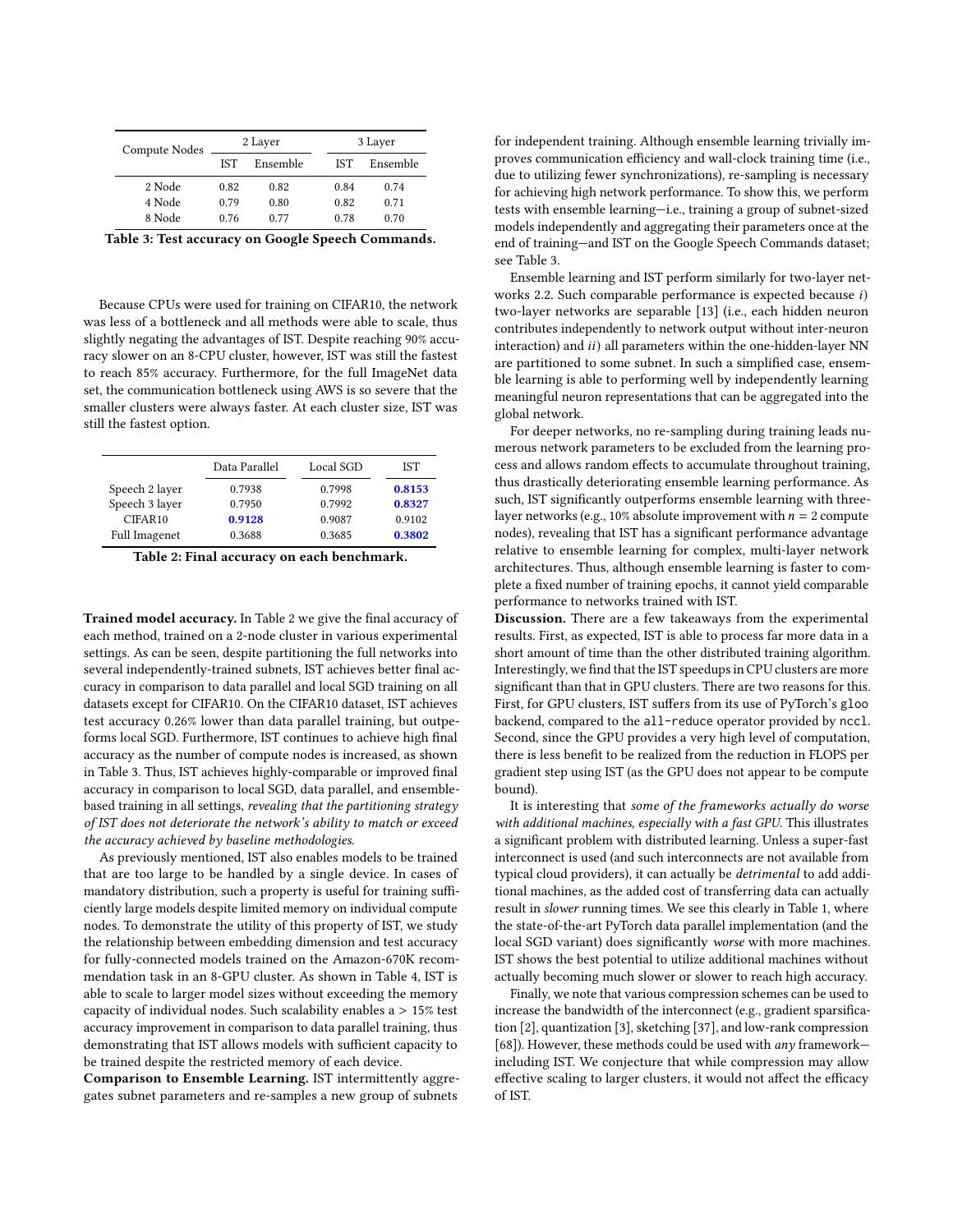<span id="page-6-2"></span>

|      |       | Data Parallel  |       |       | <b>IST</b> |       |  |  |
|------|-------|----------------|-------|-------|------------|-------|--|--|
| Dim. | @1    | @3             | @5    | @1    | @3         | @5    |  |  |
| 512  | 0.386 | 0.345          | 0.316 | 0.396 | 0.360      | 0.331 |  |  |
| 1024 |       | Fail to handle |       | 0.409 | 0.369      | 0.339 |  |  |
| 1536 |       | Fail to handle |       | 0.432 | 0.391      | 0.361 |  |  |
| 2048 |       | Fail to handle |       | 0.437 | 0.394      | 0.364 |  |  |
| 2560 |       | Fail to handle |       | 0.438 | 0.394      | 0.366 |  |  |

Table 4: Precision @1, @3, @5 on Amazon 670k.

#### 4 RELATED WORK

Data parallelism often suffers from the high bandwidth costs to communicate gradient updates between workers. Quantized SGD [\[3,](#page-12-30) [16,](#page-12-32) [22,](#page-12-33) [30,](#page-12-34) [35,](#page-12-35) [61,](#page-13-23) [70\]](#page-13-24) and sparsified SGD [\[2\]](#page-12-29) both address this. Quantized SGD uses lossy compression to quantize the gradients. Sparsified SGD reduces the exchange overhead by transmitting the gradients with maximal magnitude. Such methods are orthogonal to IST, and could be used in combination with it.

Recently, there has been a series of papers on using parallelism to "Solve the YY learning problem in XX minutes", for ever-decreasing values of XX [\[14,](#page-12-20) [29,](#page-12-36) [64,](#page-13-25) [73,](#page-13-26) [76–](#page-13-27)[78\]](#page-13-28). Often these methods employ large batches. It is generally accepted—though still debated [\[23\]](#page-12-37) that large batch training converges to "sharp minima", hurting generalization [\[20,](#page-12-38) [39,](#page-12-39) [75\]](#page-13-29). Further, achieving such results seems to require teams of PhDs utilizing special-purpose hardware: there is no approach that generalizes well without extensive trial-and-error.

Distributed local SGD [\[49,](#page-13-30) [80,](#page-13-31) [81,](#page-13-32) [85\]](#page-13-33) updates the parameters, through averaging, only after several local steps are performed per compute node. This reduces synchronization and thus allows for higher hardware efficiency [\[81\]](#page-13-32). IST uses a similar approach but makes the local SGD and each synchronization round less expensive. Recent approaches [\[47\]](#page-13-12) propose less frequent synchronization towards the end of the training, but they cannot avoid it at the beginning.

Finally, asynchrony avoids SGD synchronization cost [\[19,](#page-12-1) [51,](#page-13-34) [57,](#page-13-35) [82\]](#page-13-36). It has been used in distributed-memory systems, such as DistBelief [\[19\]](#page-12-1) and the Project Adam [\[42\]](#page-12-19). While such systems, asymptotically, show nice convergence rate guarantees, there seems to be growing agreement that unconstrained asynchrony does not always work well [\[10\]](#page-12-40), and it seems to be losing favor in practice.

Overall, the goal of such distributed training methods is to lower the wall-clock time-to-convergence with the addition of extra hardware. As such, empirical analysis of these methods is often conducted using state-of-the-art computing hardware with high-bandwidth interconnects. Even with access to such an ideal environment, however, data parallel approaches struggle to scale. In particular, per-node compute requirements are reduced while synchronization costs remain constant or increase, leading to cases where the addition of more nodes makes training slower as communication costs begin to dominate the training procedure. This issue could theoretically be mitigated with the use of larger batches, but such an approach often degrades statistical efficiency and leads to poor generalization [\[14,](#page-12-20) [28,](#page-12-41) [29,](#page-12-36) [48,](#page-13-37) [64,](#page-13-25) [73,](#page-13-26) [76](#page-13-27)[–78\]](#page-13-28).

### 5 CONCLUSION

In this work, we propose independent subnet training for distributed training of neural networks. By stochastically partitioning the model into non-overlapping subnets, IST reduces the communication overhead for model synchronization, and the computation workload of forward-backward propagation for a thinner model on each worker. This results in two advances:  $i$ ) IST significantly accelerates the training process comparing with standard data parallel approaches for distributed learning, and  $ii$ ) IST scales to large models that cannot be learned using standard data parallel approaches.

#### <span id="page-6-0"></span>A IST IS AN UNBIASED ESTIMATOR

We formalize subnet construction in IST with a set of neuron membership indicators  $m_{l,i}^{(s)} \in \{0, 1\}$  at each layer *l* where *s* ranges over the  $n$  compute nodes and  $i$  ranges over all the neurons in layer l.  $m^{(s)}$  contains a binary mask for subnet s across all layers and neurons. For each entry  $m_{l,i}^{(s)}$  , a value of {0, 1} is assigned with marginal probability  $\mathbb{P}[m_{1,i}^{(s)} = 1] = \frac{1}{n}$  to exactly one of the *n* subnets, implying that  $\sum_{s} m_{Li}^{(s)} = 1$  (i.e., neurons are partitioned to exactly one subnet) and  $\mathbb{E}[m_{l,i'}^{(s)}m_{l-1,i}^{(s)}]=\frac{1}{n^2}$  (i.e., sampling is independent at each layer).

Using these constructions, we can define the forward pass of subnet  $s$  at layer  $l$  as

<span id="page-6-3"></span>
$$
\hat{f}_l^{(s)} = n^2 \left( m_l^{(s)} \odot \left( W_l \left( m_{l-1}^{(s)} \odot \bar{f}_{l-1} \right) \right) \right) \tag{2}
$$

where  $\odot$  denotes the Hadamard product,  $W_l$  is the weight matrix between layers  $l-1$  and  $l$ , and  $\bar{f}_l^{(s)} = \mathcal{S}(\hat{f}_l^{(s)})$  (i.e.,  $\hat{\cdot}$  and  $\bar{\cdot}$  denote representations before and after the non-linear activation function  $S$ ). To gather the activations produced by each subnet into a single vector, we sum over subnet activations as  $\hat{f}_l = \sum_s \hat{f}_l^{(s)}$ . The Hadamard products in [\(2\)](#page-6-3) mask out neuron activations—both in  $\hat{f}_l^{(s)}$  and  $\bar{f}_{l-1}$ —that are not relevant to subnet s.<sup>[9](#page-6-4)</sup>

Interestingly, if  $\bar{f}_{l-1}$  is an unbiased estimator of the full network output  $f_{l-1}^{\star}$ , then  $\hat{f}_l$  is an unbiased estimator of  $W_l f_{l-1}^{\star}$ . To show this, we consider the jth entry of

$$
n^2 \sum_{s} m_l^{(s)} \odot \left(W_l \left( m_{l-1}^{(s)} \odot \bar{f}_{l-1} \right) \right),
$$

for which the expectation can be written as

$$
\mathbb{E}\left[n^2\sum_{s}\sum_{i}\sum_{i'}W_{l,j,i}m_{l,i'}^{(s)}m_{l-1,i}^{(s)}\bar{f}_{l-1,i}\right] = n^2\sum_{s}\sum_{i}\frac{1}{n^2}W_{l,j,i}\mathbb{E}\left[\bar{f}_{l-1,i}\right] = \sum_{i}W_{l,j,i}^lf_{l-1,i}^*
$$

which is precisely the *j*th entry in  $W_l f_{l-1}^{\star}$ .

#### <span id="page-6-1"></span>B CONVERGENCE GUARANTEES FOR IST

We will discuss the convergence behavior of IST in this section; see Appendix [C](#page-8-0) for a full proof of these results

Consider minimizing  $\ell(w) = \frac{1}{n} \sum_{i=1}^{n} \ell_i(w)$  as in Equation [1.](#page-1-3) Our analysis adopts six assumptions, labeled Assumption 1 through Assumption 6.

<span id="page-6-4"></span> $9$ In practice, such masking is not actually performed. Rather, we partition the weight matrix such that inactive neurons are never computed.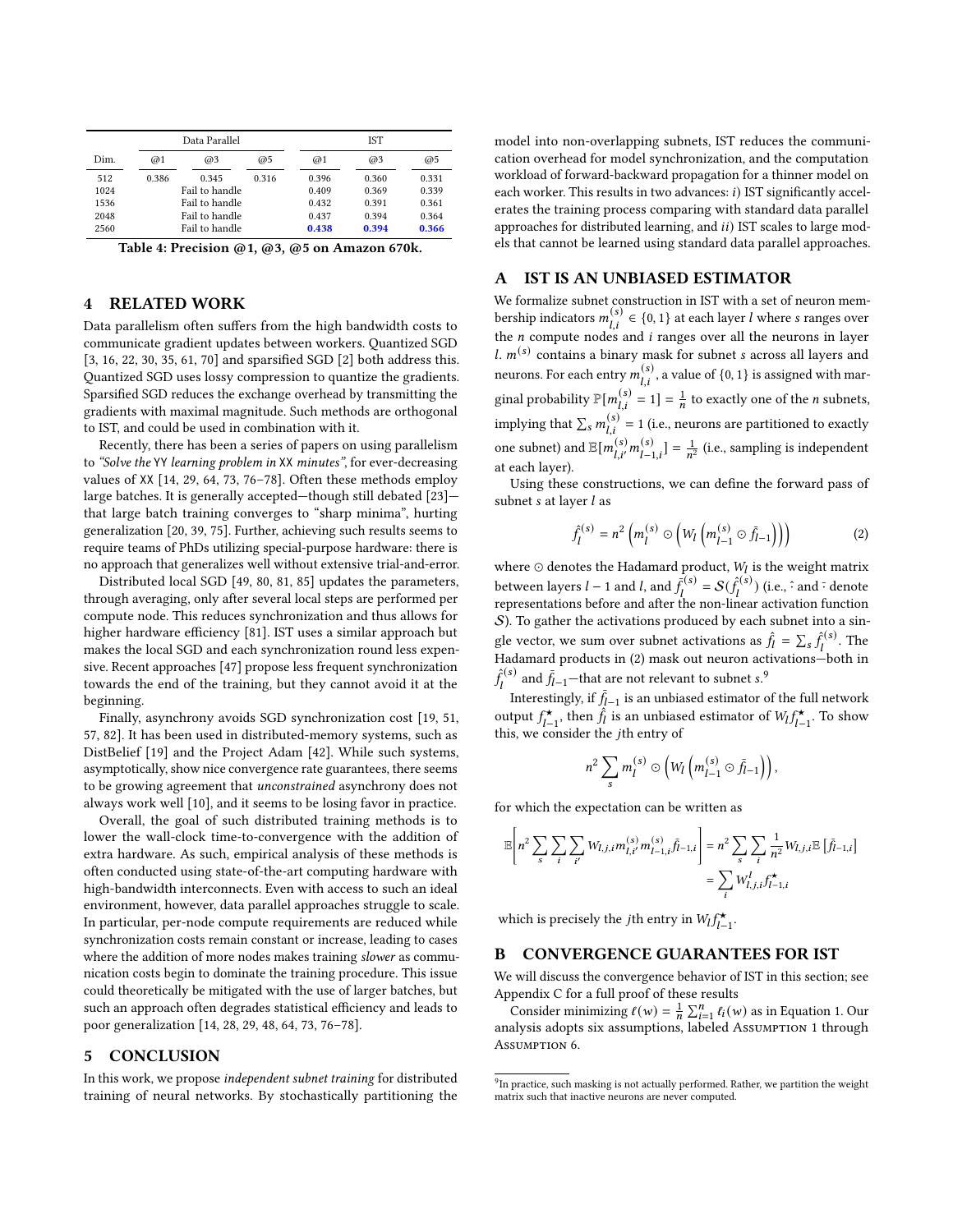ASSUMPTION 1. ( $L_i$ -smoothness) Given component  $\ell_i$  of  $\ell$  function, there exists constant  $L_i > 0$  such that for every  $w_1, w_2 \in \mathbb{R}^p$  we have that:

$$
\|\nabla \ell_i(w_1) - \nabla \ell_i(w_2)\|_2 \le L_i \cdot \|w_1 - w_2\|_2
$$

or, equivalently,

$$
\ell_i(w_2) \leq \ell_i(w_1) + \langle \nabla \ell_i(w_1), w_2 - w_1 \rangle + \frac{L_i}{2} ||w_1 - w_2||_2^2.
$$

Further, define  $L_{\text{max}} := \max_i L_i$ .

Assumption 2. (Q-Lipschitz continuity) Given  $\ell$  function, there exists constant Q > 0 such that for every  $w_1, w_2 \in \mathbb{R}^p$  we have that:

$$
|\ell(w_1) - \ell(w_2)| \le Q \cdot ||w_1 - w_2||_2
$$

or, equivalently,  $\|\nabla \ell(w)\|_2 \leq Q$ ,  $\forall w \in \mathbb{R}^p$ .

Assumption 3. *(Error Bound) Let*  $w^{\star}$  denote the global optimum of  $\ell$ . Then, under the Error Bound assumption, there exists constant  $\mu > 0$  such that for every  $w \in \mathbb{R}^p$  we have that:

$$
\|\nabla \ell(w)\|_2 \ge \mu \|w^{\star} - w\|_2
$$

Per [\[38\]](#page-12-42), Error Bound ≡ Polyak-Łojasiewicz inequality.

Assumption 4. (Stochastic gradient variance) such that

$$
\mathbb{E}_{i_t} \left[ \left\| \nabla \ell_{i_t}(w) \right\|_2^2 \right] \leq M + M_f \|\nabla \ell(w)\|_2^2,
$$

where  $\ell_{i_t}$  is a randomly selected component from the sum  $\frac{1}{n}\sum_{i=1}^n \ell_i(w)$ .

Note that we make the distinction between the general indexing term *i* and the randomly selected index per SGD round,  $i_t$ . We follow the problem formulation in [\[40\]](#page-12-43) on compressed iterates, where IST performs the following motions:

• Given model  $w_t$  at iteration t, we generate a mask  $M : \mathbb{R}^p \rightarrow$  $\mathbb{R}^p$  such that:

$$
(\mathcal{M}(w_t))_i = \begin{cases} \frac{w_{t,i}}{\xi}, & \text{with probability } \xi, \\ 0, & \text{with probability } 1 - \xi. \end{cases}
$$

Input and output neurons are always selected in this mask. • Given mask  $M(\cdot)$ , we generate the subnetwork as in:

$$
z_t \equiv \mathcal{M}(w_t) \in \mathbb{R}^p
$$

where  $z_t$  –a compressed version of  $w_t$  – has zeros at positions for deactivated subnetwork weights at iteration  $t$  and non-zeros for active weights.

• We perform gradient descent on the compressed  $z_t$ :

$$
w_{t+1} = z_t - \eta \nabla \ell_{i_t}(z_t),
$$

with  $\eta$  the learning rate and  $i_t$  randomly selected from [n].

This setting resembles gradient descent with compressed iterates (GDCI) [\[40\]](#page-12-43), but our analysis considers a different function class. Our final two assumptions are on  $\mathcal{M}(\cdot)$  with respect to the gradient of ℓ.

<span id="page-7-0"></span>Assumption 5. (Additive gradient error assumption with bounded energy) Let  $w_t$  be the current model and let  $z_t = M(w_t)$  be the compressed model. Consider the stochastic gradient term  $\nabla \ell_{i_t}(z_t)$ ; we assume that, on expectation, the following holds:

$$
\mathbb{E}_{\mathcal{M},i_t}\left[\nabla \ell_{i_t}(z_t)\mid w_t\right] = \nabla \ell(w_t) + \varepsilon_t,
$$

for  $\varepsilon_t \in \mathbb{R}^p$  such that  $||\varepsilon_t||_2 \leq B$  for  $B > 0$ .

<span id="page-7-1"></span>ASSUMPTION 6. (Norm condition)  $\exists \theta \in [0,1)$  such that:

$$
\|\mathbb{E}_{M,i_t} \left[ \nabla \ell_{i_t}(z_t) \mid w_t \right] - \nabla \ell(w_t) \|_2 = \| \varepsilon_t \|_2 \leq \theta \| \nabla \ell(w_t) \|_2,
$$
  
where  $w_t$  and  $z_t$  are current and compressed models, respectively.

The above assumption is commonly used in derivative free optimization [\[4,](#page-12-44) [7\]](#page-12-45). We are now able to derive the following theorem and corollary, which imply the convergence of IST.

THEOREM 1. Let  $\ell(w) := \frac{1}{n} \sum_{i=1}^{n} \ell_i(w)$  have  $L_i$ -smooth components  $\ell_i$  for  $L_{\text{max}} := \max_i L_i$ , and consider the following recursion:

$$
w_{t+1} = z_t - \eta \nabla \ell_{i_t}(z_t)
$$
, where  $z_t = \mathcal{M}(w_t)$ .

Suppose  $M(w_t)$  and  $\ell$  satisfy Assumption [5.](#page-7-0) After T iterations for step size  $\eta = \frac{1}{2L_{\text{max}}}$ , we obtain:

$$
\begin{aligned} & \min_{t \in \{0,\ldots,T\}} \mathbb{E}_{\mathcal{M},i_t} \left[ \|\nabla \ell(w_t)\|_2^2 \right] \\ & \leq \frac{\ell(x_0)-\ell(w^\star)}{\alpha(T+1)} + \frac{1}{\alpha} \cdot \left( \frac{BQ}{2L_{\max}} + \frac{5L_{\max}\omega}{2} \cdot \|\boldsymbol{w}^\star\|_2^2 + \frac{M}{4L_{\max}} \right) \end{aligned}
$$

where the expectation is over the random selection on the compression operator  $\mathcal{M}(\cdot)$  and the stochastic selection  $i_t$ ,  $\alpha = \frac{1}{2L_{\text{max}}} \left(1 - \frac{M_f}{2}\right)$  $rac{5\omega L_{\text{max}}}{2u^2}$ , and  $\omega = \frac{1-\xi}{\xi} < \frac{\mu^2}{10L^2}$  $\frac{\mu}{10L_{\max}^2}$ .

If we exchange the bounded assumption  $||\varepsilon_t||_2 \leq B$  and  $Q$ -Lipschitzness, with the norm condition in Assumption [6,](#page-7-1) we obtain the following corollary.

COROLLARY 1. Let  $\ell$  be L-smooth, and consider the recursion over compressed iterates:

$$
w_{t+1} = z_t - \eta \nabla \ell_{i_t}(z_t)
$$
, where  $z_t = \mathcal{M}(w_t)$ .

We further assume that the operator mask, along with  $\ell$ , satisfy the norm condition Assumption [6](#page-7-1) with parameter  $\theta \in [0, 1)$ . Then, after running the above recursion for T iterations for step size  $\eta = \frac{1}{2L_{\text{max}}}$ , we obtain:

$$
\min_{t \in \{0, \dots, T\}} \mathbb{E}_{\mathcal{M}, i_t} \left[ \|\nabla \ell(w_t)\|_2^2 \right] \n\leq \frac{\ell(w_0) - \ell(w^\star)}{\alpha(T+1)} + \frac{1}{\alpha} \cdot \left( \frac{5L_{\text{max}}\omega}{2} \cdot \|\boldsymbol{w}^\star\|_2^2 + \frac{M}{4L_{\text{max}}} \right)
$$

where the expectation is over the random selection on the compression operator  $M(\cdot)$  and  $\alpha$  and  $\omega$  are expressed as:

$$
\begin{aligned} \alpha &= \tfrac{1}{2L_{\max}}\left(\tfrac{1}{2} - \theta - \tfrac{M_f}{2}\right) - \tfrac{5L_{\max}}{2} \cdot \tfrac{\omega}{\mu^2} \\ \omega &= \tfrac{1-\xi}{\xi} < \tfrac{\mu^2}{5L_{\max}^2\left(\tfrac{1}{2} - \theta - \tfrac{M_f}{2}\right)} \end{aligned}
$$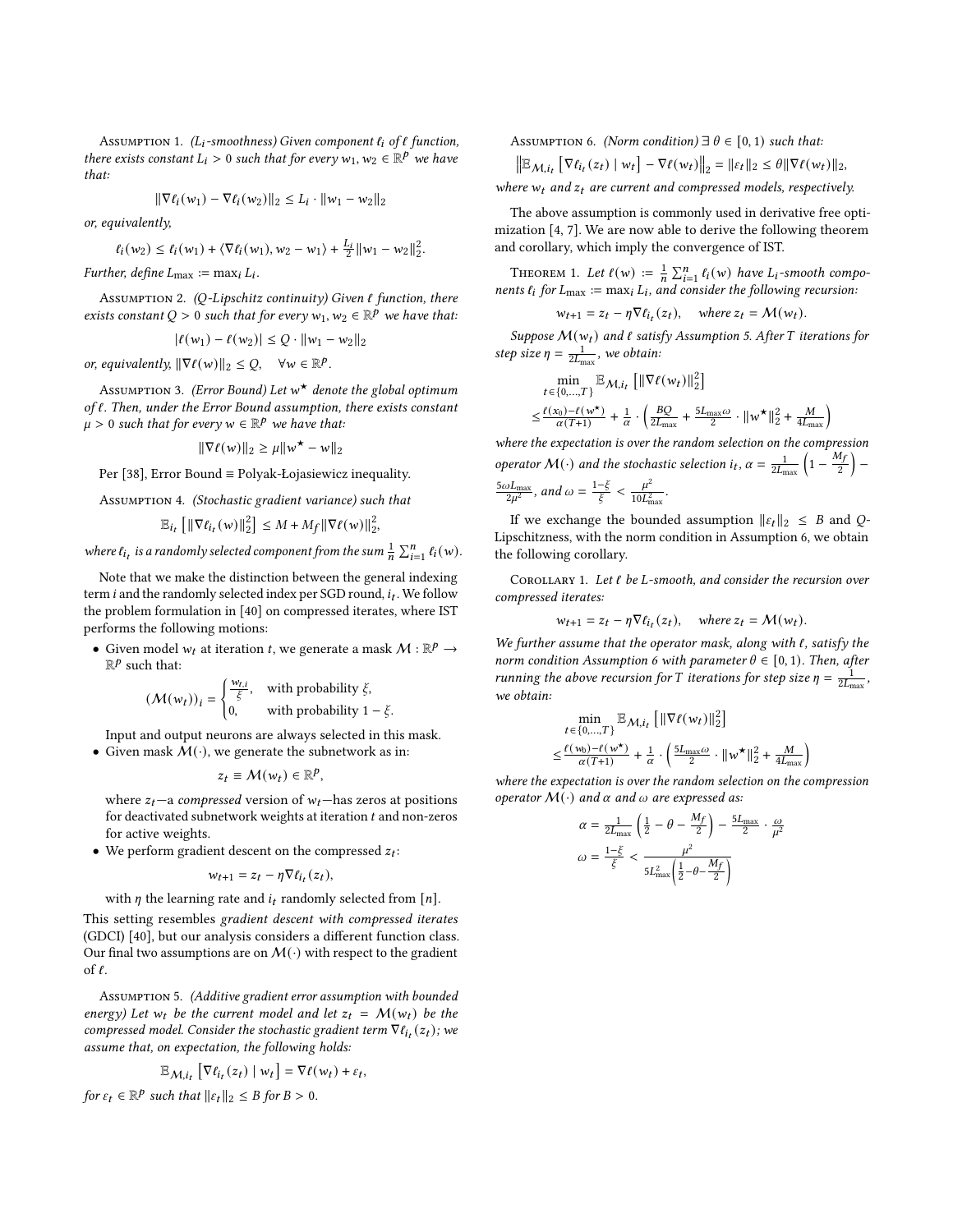## <span id="page-8-0"></span>C PROOF OF CONVERGENCE GUARANTEES FOR IST

We will discuss the convergence behavior of IST in this section.

Consider the problem of minimizing an average of loss functions:

.

$$
x^{\star} \in \arg\min_{x \in \mathbb{R}^p} \left\{ f(x) := \frac{1}{n} \sum_{i=1}^n f_i(x) \right\}
$$

Here,  $f_i(\cdot)$  denotes the contribution to the loss of the *i*-th data point. The components  $f_i(\cdot)$  define the nature of the full function  $f$ : if  $f_i$ 's are quadratics, we obtain the convex linear regression problem; if  $f_i$ 's model the forward pass of a neural network, we obtain neural network inference.

In this note, we will consider  $f_i$  functions that do not follow exactly the architecture of a specific neural network, but satisfy general loss assumptions that could potentially be satisfied by neural network models.

ASSUMPTION 7. ( $L_i$ -smoothness) Given component  $f_i$  of  $f$  function, there exists constant  $L_i > 0$  such that for every  $x, y \in \mathbb{R}^p$  we have that:

$$
\|\nabla f_i(x) - \nabla f_i(y)\|_2 \le L_i \cdot \|x - y\|_2
$$

or, equivalently,

$$
f_i(y) \le f_i(x) + \langle \nabla f_i(x), y - x \rangle + \frac{L_i}{2} ||x - y||_2^2.
$$

Further, define  $L_{\text{max}} := \max_i L_i$ .

Another assumption that we use in part of our results is  $Q$ -Lipschitz assumption:

ASSUMPTION 8. (Q-Lipschitz continuity) Given  $f$  function, there exists constant Q > 0 such that for every  $x, y \in \mathbb{R}^p$  we have that:

$$
|f(x) - f(y)| \le Q \cdot ||x - y||_2
$$

or, equivalently,

$$
\|\nabla f(x)\|_2 \le Q, \quad \forall x \in \mathbb{R}^p.
$$

Two other assumptions for  $f$  functions that do not imply convexity but help as proof convergence rate techniques are:

Assumption 9. *(Error Bound) Let*  $x^{\star}$  denote the global optimum of f. Then, under the Error Bound assumption, there exists constant  $\mu > 0$  such that for every  $x \in \mathbb{R}^p$  we have that:

$$
\|\nabla f(x)\|_2 \ge \mu \|x^\star - x\|_2
$$

Per [\[38\]](#page-12-42), Error Bound ≡ Polyak-Łojasiewicz inequality.

Regarding stochasticity in gradient descent, we will use the following general assumptions on the boundedness of stochastic gradient variance.

<span id="page-8-3"></span>Assumption 10. (Stochastic gradient variance) We assume that there are constants  $M, M_f > 0$ , such that

$$
\mathbb{E}_{i_t} \left[ \|\nabla f_{i_t}(x)\|_2^2 \right] \le M + M_f \|\nabla f(x)\|_2^2,
$$

where  $f_{i_t}$  is a randomly selected component from the sum  $\frac{1}{n} \sum_{i=1}^{n} f_i(x)$ .

For the rest of the text, we make the distinction between the general indexing term i and the randomly selected index per SGD round,  $i_t$ . The differences are clear from the context.

#### C.1 Compressed iterates

We follow the problem formulation in [\[40\]](#page-12-43) on compressed iterates. Working on IST in a sequentially centralized fashion, IST performs the following motions:

• Given current model  $x_t$  at iteration  $t$ , we generate a mask  $M:\mathbb{R}^p\to\mathbb{R}^p$  such that:

$$
\left(\mathcal{M}(x_t)\right)_i = \begin{cases} \frac{x_{t,i}}{\xi}, & \text{with probability } \xi, \\ 0, & \text{with probability } 1 - \xi. \end{cases}
$$

This mask deviates from the proposed model in the sense that the input and output neurons in the neural network are always selected.

• Given mask  $M(\cdot)$ , we generate the subnetwork as in:

$$
y_t \equiv \mathcal{M}(x_t) \in \mathbb{R}^p
$$

where  $y_t$  has zeros at the positions where neurons are deactivated for this subnetwork at iteration  $t$  and non-zeros for the active weights. I.e.,  $y_t$  constitutes a *compressed* version of the full model  $x_t$ .

• We perform gradient descent on the compressed  $y_t$  as in:

$$
x_{t+1} = y_t - \eta \nabla f_{i_t}(y_t),
$$

for  $\eta$  being the learning rate, and  $i_t$  being selected randomly from  $[n]$ .

The above setting resembles that of gradient descent with compressed iterates (GDCI) in [\[40\]](#page-12-43). Our analysis differentiates in that we consider a different function class.

Compression operators  $M(\cdot)$  Let us describe and prove some properties of the compression operator  $M(\cdot)$ .

<span id="page-8-2"></span>PROPERTY 1. (Unbiasedness of  $\mathcal{M}(\cdot)$  ) The operator  $\mathcal{M}:\mathbb{R}^p\to\mathbb{R}^p$ as defined above is unbiased; i.e.,

$$
\mathbb{E}_{\mathcal{M}}\left[\mathcal{M}(x) \mid x\right] = x, \quad \forall x \in \mathbb{R}^p
$$

PROOF. To see this, we compute:

$$
\mathbb{E}_{\mathcal{M}}\left[\mathcal{M}(x) \mid x\right] = \begin{bmatrix} \mathbb{E}_{\mathcal{M}}\left[\left(\mathcal{M}(x)\right)_1 \mid x\right] \\ \mathbb{E}_{\mathcal{M}}\left[\left(\mathcal{M}(x)\right)_2 \mid x\right] \\ \vdots \\ \mathbb{E}_{\mathcal{M}}\left[\left(\mathcal{M}(x)\right)_p \mid x\right] \end{bmatrix}
$$

$$
= \begin{bmatrix} \xi \cdot \frac{x_1}{\xi} + (1 - \xi) \cdot 0 \\ \xi \cdot \frac{x_2}{\xi} + (1 - \xi) \cdot 0 \\ \vdots \\ \xi \cdot \frac{x_p}{\xi} + (1 - \xi) \cdot 0 \end{bmatrix} = \begin{bmatrix} x_1 \\ x_2 \\ \vdots \\ x_p \end{bmatrix} = x
$$

<span id="page-8-1"></span>PROPERTY 2. (Bounded variance of  $\mathcal{M}(\cdot)$ ) The operator  $\mathcal{M}:\mathbb{R}^p\to$  $\mathbb{R}^p$  has bounded variance as in:

 $\Box$ 

$$
\mathbb{E}_{\mathcal{M}}\left[\|\mathcal{M}(x) - x\|_2^2 \mid x\right] = \frac{1-\xi}{\xi} \|x\|_2^2, \quad \forall x \in \mathbb{R}^p
$$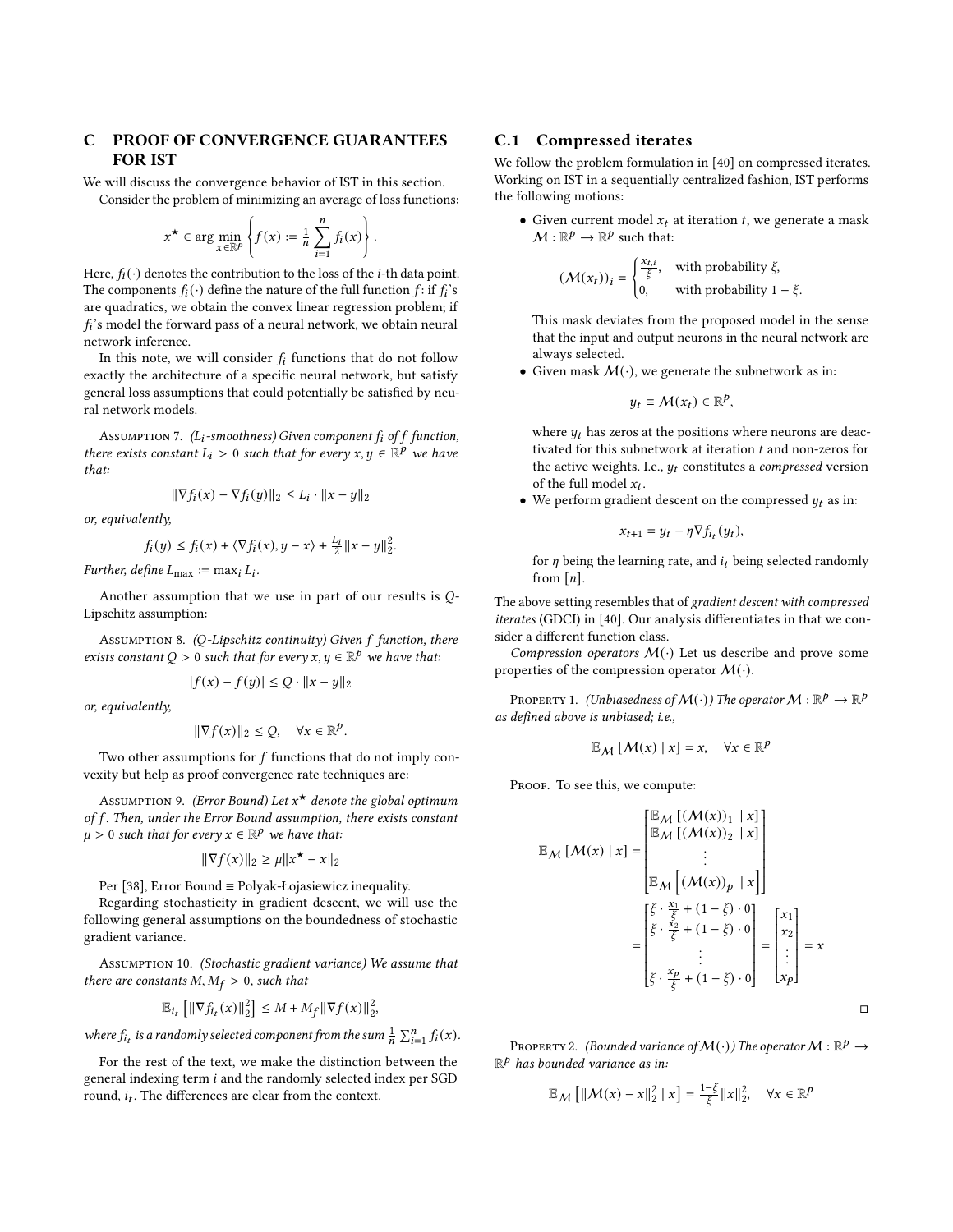PROOF. Let us first expand the squared term:

$$
\mathbb{E}_{M} [\|M(x) - x\|_{2}^{2} | x] \n= \mathbb{E}_{M} [ \|M(x)\|_{2}^{2} + \|x\|_{2}^{2} - 2\langle M(x), x \rangle | x] \n= \mathbb{E}_{M} [ \|M(x)\|_{2}^{2} | x] + \|x\|_{2}^{2} - 2\langle \mathbb{E}_{M} [M(x) | x], x \rangle \n= \mathbb{E}_{M} [ \|M(x)\|_{2}^{2} | x] - \|x\|_{2}^{2}
$$

Focusing on the first term on the right hand side:

$$
\mathbb{E}_{\mathcal{M}} \left[ \| \mathcal{M}(x) \|_{2}^{2} \mid x \right]
$$
\n
$$
= \mathbb{E}_{\mathcal{M}} \left[ \sum_{i=1}^{p} \left( \mathcal{M}(x) \right)_{i}^{2} \mid x \right] = \sum_{i=1}^{p} \mathbb{E}_{\mathcal{M}} \left[ \left( \mathcal{M}(x) \right)_{i}^{2} \mid x \right]
$$
\n
$$
= \sum_{i=1}^{p} \left( \xi \cdot \frac{x_{i}^{2}}{\xi^{2}} + (1 - \xi) \cdot 0 \right) = \frac{1}{\xi} \sum_{i=1}^{p} x_{i}^{2} = \frac{1}{\xi} \| x \|_{2}^{2}
$$

Combining the above we get:

$$
\mathbb{E}_{\mathcal{M}}\left[\|\mathcal{M}(x) - x\|_{2}^{2} \mid x\right] = \frac{1}{\xi} \|x\|_{2}^{2} - \|x\|_{2}^{2} = \frac{1-\xi}{\xi} \cdot \|x\|_{2}^{2}
$$

Some assumptions we make for  $M(\cdot)$  with regard to the gradient of  $f$  are as follows.

Assumption 11. (Additive gradient error assumption with bounded energy) Let  $x_t$  be the current model and let  $y_t = \mathcal{M}(x_t)$  be the compressed model. Consider the stochastic gradient term  $\nabla f_{i_t}(y_t)$ ; we assume that, on expectation, the following additive noise assumption holds:

$$
\mathbb{E}_{\mathcal{M}, i_t} \left[ \nabla f_{i_t}(y_t) \mid x_t \right] = \nabla f(x_t) + \varepsilon_t,
$$
  
for  $\varepsilon_t \in \mathbb{R}^p$  such that  $||\varepsilon_t||_2 \leq B$  for  $B > 0$ .

A different assumption that can be made for stochastic gradient  $\nabla f_{i_t}(y_t)$  is the *norm condition*, used in derivative free optimization [\[4,](#page-12-44) [7\]](#page-12-45):

<span id="page-9-2"></span>ASSUMPTION 12. (Norm condition) There is a constant  $\theta \in [0, 1)$ such that:

$$
\left\| \mathbb{E}_{\mathcal{M},i_t} \left[ \nabla f_{i_t}(y_t) \mid x_t \right] - \nabla f(x_t) \right\|_2 = \| \varepsilon_t \|_2 \leq \theta \| \nabla f(x_t) \|_2,
$$

where  $x_t$  is the current model and  $y_t = M(x_t)$  is the compressed model.

## C.2 Proof of sequential IST

In this subsection, we will provide the backbone of our proof; later on we will make different assumptions that will lead to different final results. For this first part, we will only use the basic properties of the compression operator  $M(\cdot)$  and the L-smoothness of f.

We start with the following Lemma.

<span id="page-9-0"></span>LEMMA 1. Let  $y_t = M(x_t)$ . Then, for  $x^*$  the optimal point for f, it holds:

$$
\mathbb{E}_{\mathcal{M}}\left[\|y_t-x_t\|_2^2\mid x_t\right]\leq \tfrac{2(1-\xi)}{\xi}\|x_t-x^\star\|_2^2+\tfrac{2(1-\xi)}{\xi}\|x^\star\|_2^2.
$$

PROOF. By Property [2,](#page-8-1) we know that:

$$
\mathbb{E}_{\mathcal{M}}\left[\|y_t - x_t\|_2^2 \mid x_t\right] = \frac{1-\xi}{\xi} \|x_t\|_2^2.
$$

Combining this with the property that:

$$
||x_t||_2^2 = ||x_t - x^\star + x^\star||_2^2 \le 2||x_t - x^\star||_2^2 + 2||x^\star||_2^2,
$$

we get the reported result.  $\Box$ 

Moreover, we also state the following Lemma, which is used in most proofs below.

<span id="page-9-1"></span>LEMMA 2. Let 
$$
y_t = \mathcal{M}(x_t)
$$
. Then,  
\n
$$
\mathbb{E}_{\mathcal{M}, i_t} \left[ \|y_t - x_t - \eta \nabla f_{i_t}(y_t)\|_2^2 \mid x_t \right]
$$
\n
$$
\leq \frac{4(1 + \eta^2 L_{\text{max}}^2)(1 - \xi)}{\xi} \left( \|x_t - x^\star\|_2^2 + \|x^\star\|_2^2 \right) + 2\eta^2 \mathbb{E}_{i_t} \left[ \|\nabla f_{i_t}(x_t)\|_2^2 \mid x_t \right].
$$

Proof. For any  $z \in \mathbb{R}^p$ , we have:

$$
\mathbb{E}_{\mathcal{M},i_{t}}\left[\|y_{t}-x_{t}-\eta\nabla f_{i_{t}}(y_{t})\|_{2}^{2} | x_{t}\right]
$$
\n
$$
=\mathbb{E}_{\mathcal{M},i_{t}}\left[\|y_{t}-x_{t}-\eta\nabla f_{i_{t}}(z)+\eta\nabla f_{i_{t}}(z)-\eta\nabla f_{i_{t}}(y_{t})\|_{2}^{2} | x_{t}\right]
$$
\n
$$
\leq 2 \cdot \mathbb{E}_{\mathcal{M},i_{t}}\left[\|y_{t}-x_{t}-\eta\nabla f_{i_{t}}(z)\|_{2}^{2} | x_{t}\right]
$$
\n
$$
+2\eta^{2} \cdot \mathbb{E}_{\mathcal{M},i_{t}}\left[\|\nabla f_{i_{t}}(z)-\nabla f_{i_{t}}(y_{t})\|_{2}^{2} | x_{t}\right]
$$
\n
$$
=2 \cdot \mathbb{E}_{\mathcal{M},i_{t}}\left[\|y_{t}-x_{t}\|_{2}^{2} + \eta^{2} \|\nabla f_{i_{t}}(z)\|_{2}^{2} - 2\eta \cdot \langle \nabla f_{i_{t}}(z), y_{t}-x_{t}\rangle | x_{t}\right]
$$
\n
$$
+2\eta^{2} \cdot \mathbb{E}_{\mathcal{M},i_{t}}\left[\|\nabla f_{i_{t}}(z)-\nabla f_{i_{t}}(y_{t})\|_{2}^{2} | x_{t}\right]
$$

Observe that

□

$$
\mathbb{E}_{\mathcal{M},i_t} \left[ \langle \nabla f_{i_t}(z), y_t - x_t \rangle \mid x_t \right] = \langle \mathbb{E}_{i_t} \left[ \nabla f_{i_t}(z) \right], \mathbb{E}_{\mathcal{M}} \left[ y_t \mid x_t \right] - x_t \rangle
$$
  
= \langle \nabla f(z), x\_t - x\_t \rangle = 0

due to Property [1.](#page-8-2) Then:

$$
\mathbb{E}_{\mathcal{M}, i_{t}} \left[ \left\| y_{t} - x_{t} - \eta \nabla f(y_{t}) \right\|_{2}^{2} \mid x_{t} \right]
$$
\n
$$
\leq 2 \cdot \mathbb{E}_{\mathcal{M}} \left[ \left\| y_{t} - x_{t} \right\|_{2}^{2} \mid x_{t} \right] + 2\eta^{2} \mathbb{E}_{i_{t}} \left[ \left\| \nabla f_{i_{t}}(z) \right\|_{2}^{2} \mid x_{t} \right]
$$
\n
$$
+ 2\eta^{2} \cdot \mathbb{E}_{\mathcal{M}, i_{t}} \left[ \left\| \nabla f_{i_{t}}(z) - \nabla f_{i_{t}}(y_{t}) \right\|_{2}^{2} \mid x_{t} \right]
$$

By  $L_i$ -smoothness, we have:

$$
\mathbb{E}_{\mathcal{M}, i_{t}} \left[ \|\nabla f(z) - \nabla f(y_{t})\|_{2}^{2} | x_{t} \right]
$$
\n
$$
\leq \mathbb{E}_{\mathcal{M}, i_{t}} \left[ L_{i_{t}}^{2} \cdot ||z - y_{t}||_{2}^{2} | x_{t} \right]
$$
\n
$$
\leq L_{\text{max}}^{2} \cdot \mathbb{E}_{\mathcal{M}, i_{t}} \left[ ||z - y_{t}||_{2}^{2} | x_{t} \right]
$$
\n
$$
\leq L_{\text{max}}^{2} \cdot \mathbb{E}_{\mathcal{M}} \left[ ||z - x_{t} + x_{t} - y_{t}||_{2}^{2} | x_{t} \right]
$$
\n
$$
= L_{\text{max}}^{2} \cdot \mathbb{E}_{\mathcal{M}} \left[ ||z - x_{t}||_{2}^{2} + ||x_{t} - y_{t}||_{2}^{2} + 2\langle z - x_{t}, x_{t} - y_{t} \rangle | x_{t} \right]
$$
\n
$$
= L_{\text{max}}^{2} \cdot \mathbb{E}_{\mathcal{M}} \left[ ||z - x_{t}||_{2}^{2} | x_{t} \right] + L_{\text{max}}^{2} \cdot \mathbb{E}_{\mathcal{M}} \left[ ||x_{t} - y_{t}||_{2}^{2} | x_{t} \right]
$$

In the above, we used Property [1](#page-8-2) to get  $\mathbb{E}_{\mathcal{M}}[y_t | x_t] = x_t$ . Using this result in the expression above, we get:

$$
\mathbb{E}_{\mathcal{M}, i_{t}} [||y_{t} - x_{t} - \eta \nabla f_{i_{t}}(y_{t})||_{2}^{2} | x_{t}]
$$
\n
$$
\leq 2 \cdot \mathbb{E}_{\mathcal{M}} [||y_{t} - x_{t}||_{2}^{2} | x_{t}] + 2\eta^{2} \mathbb{E}_{i_{t}} [||\nabla f_{i_{t}}(z)||_{2}^{2} | x_{t}]
$$
\n
$$
+ 2\eta^{2} \cdot L_{\text{max}}^{2} \cdot (\mathbb{E}_{\mathcal{M}} [||z - x_{t}||_{2}^{2} | x_{t}] + \mathbb{E}_{\mathcal{M}} [||x_{t} - y_{t}||_{2}^{2} | x_{t}] )
$$
\n
$$
= 2(1 + \eta^{2} L_{\text{max}}^{2}) \cdot \mathbb{E}_{\mathcal{M}} [||y_{t} - x_{t}||_{2}^{2} | x_{t}] + 2\eta^{2} \mathbb{E}_{i_{t}} [||\nabla f_{i_{t}}(z)||_{2}^{2} | x_{t}]
$$
\n
$$
+ 2\eta^{2} \cdot L_{\text{max}}^{2} \cdot \mathbb{E}_{\mathcal{M}} [||z - x_{t}||_{2}^{2} | x_{t}]
$$

The above expression holds for any  $z \in \mathbb{R}^p$ , and thus it will hold for  $z = x_t$ . In this case, the above inequality becomes:

$$
\mathbb{E}_{\mathcal{M}, i_t} \left[ \left\| y_t - x_t - \eta \nabla f_{i_t}(y_t) \right\|_2^2 \mid x_t \right]
$$
  
\n
$$
\leq 2(1 + \eta^2 L_{\text{max}}^2) \cdot \mathbb{E}_{\mathcal{M}} \left[ \left\| y_t - x_t \right\|_2^2 \mid x_t \right] + 2\eta^2 \mathbb{E}_{i_t} \left[ \left\| \nabla f_{i_t}(x_t) \right\|_2^2 \mid x_t \right]
$$
  
\nFinally, using Lemma 1, we obtain the desired inequality.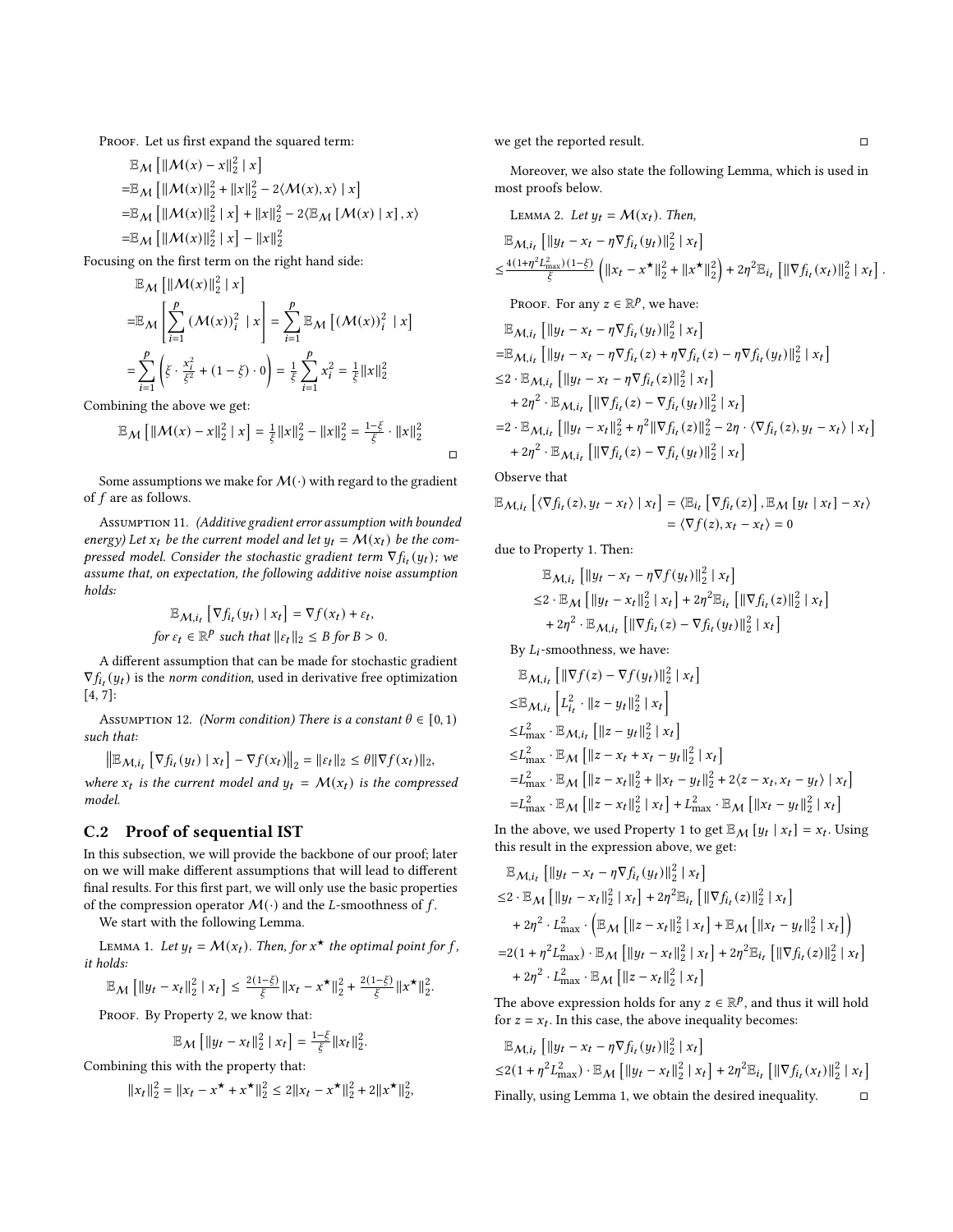The following lemma leads to a general recursion over function values, that will lead to specific convergence rate guarantees later on, based on additional assumptions.

<span id="page-10-0"></span>LEMMA 3. Let  $f$  be L-smooth, and consider the recursion over compressed iterates:

$$
x_{t+1} = y_t - \eta \nabla f_{i_t}(y_t), \quad \text{where } y_t = \mathcal{M}(x_t).
$$

Then the following recursion holds:

$$
\mathbb{E}_{\mathcal{M},i_t} \left[ f(x_{t+1}) \mid x_t \right] \leq f(x_t) - \eta \cdot \langle \nabla f(x_t), \mathbb{E}_{\mathcal{M},i_t} \left[ \nabla f_{i_t}(y_t) \mid x_t \right] \rangle + \frac{L_i}{2} \cdot \mathbb{E}_{\mathcal{M},i_t} \left[ \left\| y_t - \eta \nabla f_{i_t}(y_t) - x_t \right\|_2^2 \mid x_t \right],
$$

where the expectation is over the random selection on the compression operator  $M(\cdot)$  and the stochasticity of the gradient.

PROOF. Starting from the  $L_i$ -smoothness condition, we have on expectation with respect to  $M$ ,  $i_t$  at time t:

i

$$
\mathbb{E}_{\mathcal{M},i_{t}}[f(x_{t+1}) | x_{t}]
$$
\n
$$
\leq \mathbb{E}_{\mathcal{M},i_{t}}[f(x_{t}) + \langle \nabla f_{i_{t}}(x_{t}), x_{t+1} - x_{t} \rangle + \frac{L_{i}}{2} || x_{t+1} - x_{t} ||_{2}^{2} | x_{t}
$$
\n
$$
= \mathbb{E}_{\mathcal{M},i_{t}}[f(x_{t}) | x_{t}] + \mathbb{E}_{\mathcal{M},i_{t}}[\langle \nabla f_{i_{t}}(x_{t}), x_{t+1} - x_{t} \rangle | x_{t}]
$$
\n
$$
+ \frac{L_{i}}{2} \cdot \mathbb{E}_{\mathcal{M},i_{t}}[||x_{t+1} - x_{t}||_{2}^{2} | x_{t}]
$$
\n
$$
= f(x_{t}) + \mathbb{E}_{\mathcal{M},i_{t}}[\langle \nabla f_{i_{t}}(x_{t}), y_{t} - \eta \nabla f_{i_{t}}(y_{t}) - x_{t} \rangle | x_{t}]
$$
\n
$$
+ \frac{L_{i}}{2} \cdot \mathbb{E}_{\mathcal{M},i_{t}}[||y_{t} - \eta \nabla f_{i_{t}}(y_{t}) - x_{t}||_{2}^{2} | x_{t}]
$$
\n
$$
= f(x_{t}) + \mathbb{E}_{\mathcal{M},i_{t}}[\langle \nabla f_{i_{t}}(x_{t}), y_{t} - x_{t} \rangle | x_{t}]
$$
\n
$$
- \eta \cdot \mathbb{E}_{\mathcal{M},i_{t}}[\langle \nabla f_{i_{t}}(x_{t}), \nabla f_{i_{t}}(y_{t}) \rangle | x_{t}]
$$
\n
$$
+ \frac{L_{i}}{2} \cdot \mathbb{E}_{\mathcal{M},i_{t}}[||y_{t} - \eta \nabla f(y_{t}) - x_{t}||_{2}^{2} | x_{t}]
$$
\n
$$
= f(x_{t}) + \langle \mathbb{E}_{i_{t}}[\nabla f_{i_{t}}(x_{t}) | x_{t}], \mathbb{E}_{\mathcal{M}}[y_{t} | x_{t}] - x_{t} \rangle
$$
\n
$$
- \eta \cdot \langle \mathbb{E}_{i_{t
$$

In the last step, we also used the unbiasedness of the stochastic gradient.  $\Box$ 

Our proof will branch out for different assumptions we make. We begin with the following "cocktail" of assumptions.

<span id="page-10-1"></span>THEOREM 2. Let  $f := \frac{1}{n} \sum_{i=1}^{n} f_i(x)$  has  $L_i$ -smooth components  $f_i$  for  $L_{\text{max}} := \max_i L_i$ , and consider the recursion over compressed iterates:

$$
x_{t+1} = y_t - \eta \nabla f_{i_t}(y_t), \quad \text{where } y_t = \mathcal{M}(x_t).
$$

In additional to Lemma [3,](#page-10-0) we further assume that  $f$  is Q-Lipschitz, and satisfies the Error Bound with parameter  $\mu > 0$ . Further, our recursion should satisfy the gradient boundedness Assumption [10](#page-8-3) for  $M > 0$  and  $0 < M_f < 1$ . Finally, we assume that the operator mask, along with  $f$ , satisfy the additive gradient error assumption with bounded energy such that:

$$
\mathbb{E}_{\mathcal{M}, i_t} \left[ \nabla f_{i_t}(y_t) \mid x_t \right] = \nabla f(x_t) + \varepsilon_t,
$$
  
for  $\varepsilon_t \in \mathbb{R}^p$  such that  $||\varepsilon_t||_2 \le B$  for  $B > 0$ .

Then, after running the above recursion for  $T$  iterations for step size  $\eta = \frac{1}{2L_{\text{max}}}$ , we obtain:

$$
\min_{t \in \{0, \dots, T\}} \mathbb{E}_{\mathcal{M}, i_t} \left[ \|\nabla f(x_t)\|_2^2 \right] \n\leq \frac{f(x_0) - f(x^*)}{\alpha(T+1)} + \frac{1}{\alpha} \cdot \left( \frac{BQ}{2L_{\text{max}}} + \frac{5L_{\text{max}}\omega}{2} \cdot ||x^*||_2^2 + \frac{M}{4L_{\text{max}}} \right)
$$

where the expectation is over the random selection on the compression operator  $M(\cdot)$  and the stochastic selection  $i_t$ ,  $\alpha = \frac{1}{2L_{\text{max}}} \left(1 - \frac{M_f}{2}\right)$  $rac{5\omega L_{\text{max}}}{2u^2}$ , and  $\omega = \frac{1-\xi}{\xi} < \frac{\mu^2}{10L^2}$  $\frac{\mu}{10L_{\max}^2}$ .

PROOF. We know from Lemma [3](#page-10-0) that the following holds:

$$
\mathbb{E}_{\mathcal{M},i_t} \left[ f(x_{t+1}) \mid x_t \right] \leq f(x_t) - \eta \cdot \langle \nabla f(x_t), \mathbb{E}_{\mathcal{M},i_t} \left[ \nabla f_{i_t}(y_t) \mid x_t \right] \rangle + \frac{L_i}{2} \cdot \mathbb{E}_{\mathcal{M},i_t} \left[ \left\| y_t - \eta \nabla f_{i_t}(y_t) - x_t \right\|_2^2 \mid x_t \right],
$$

Using the additive gradient noise assumption  $\mathbb{E}_{\mathcal{M},i_t}\left[\nabla f_{i_t}(y_t) \mid x_t\right] =$  $\nabla f(x_t) + \varepsilon_t$ , we have:

$$
\mathbb{E}_{M,i_{t}}\left[f(x_{t+1}) | x_{t}\right] \leq f(x_{t}) - \eta \cdot \langle \nabla f(x_{t}), \nabla f(x_{t}) \rangle + \varepsilon_{t}\rangle + \frac{L_{i}}{2} \cdot \mathbb{E}_{M,i_{t}}\left[\|y_{t} - \eta \nabla f_{i_{t}}(y_{t}) - x_{t}\|_{2}^{2} | x_{t}\right] \leq f(x_{t}) - \eta \cdot \|\nabla f(x_{t})\|_{2}^{2} - \eta \langle \nabla f(x_{t}), \varepsilon_{t}\rangle + \frac{L_{i}}{2} \cdot \mathbb{E}_{M,i_{t}}\left[\|y_{t} - \eta \nabla f_{i_{t}}(y_{t}) - x_{t}\|_{2}^{2} | x_{t}\right] \leq \frac{1}{2} \cdot \mathbb{E}_{M,i_{t}}\left[\|y_{t} - \eta \nabla f_{i_{t}}(y_{t}) - x_{t}\|_{2}^{2} | x_{t}\right] \leq \frac{1}{2} \cdot \left(\frac{4(1 + \eta^{2} L_{\text{max}}^{2})(1 - \xi)}{\xi}\left(\|x_{t} - x^{\star}\|_{2}^{2} + \|x^{\star}\|_{2}^{2}\right) + 2\eta^{2} \mathbb{E}_{i_{t}}\left[\|\nabla f_{i_{t}}(x_{t})\|_{2}^{2} | x_{t}\right]\right) \leq \frac{L_{i} \leq L_{\text{max}}}{\xi} f(x_{t}) - \eta \cdot \|\nabla f(x_{t})\|_{2}^{2} - \eta \langle \nabla f(x_{t}), \varepsilon_{t}\rangle + \frac{L_{\text{max}}}{2} \cdot \left(\frac{4(1 + \eta^{2} L_{\text{max}}^{2})(1 - \xi)}{\xi}\left(\|x_{t} - x^{\star}\|_{2}^{2} + \|x^{\star}\|_{2}^{2}\right) + 2\eta^{2} \mathbb{E}_{i_{t}}\left[\|\nabla f_{i_{t}}(x_{t})\|_{2}^{2} | x_{t}\right]\right) \leq \frac{1}{2} \cdot \left(\frac{4(1 + \eta^{2} L_{\text{max}}^{2})(1 - \xi)}{\xi}\left(\|x_{t} - x^{\star}\|_{2}^{2} + \|x^{\star}\|_{2}^{2}\right) + 2\eta^{
$$

$$
\leq f(x_t) - \eta (1 - \eta L_{\max} M_f) \cdot ||\nabla f(x_t)||_2^2 - \eta \langle \nabla f(x_t), \varepsilon_t \rangle
$$
  
+ 
$$
\frac{2L_{\max} (1 + \eta^2 L_{\max}^2) (1 - \xi)}{\xi} \cdot \frac{1}{\mu^2} \cdot ||\nabla f(x_t)||_2^2
$$
  
+ 
$$
\frac{2L_{\max} (1 + \eta^2 L_{\max}^2) (1 - \xi)}{\xi} ||x^{\star}||_2^2 + L_{\max} \eta^2 M
$$

To simplify notation, define  $\omega = \frac{1-\xi}{\xi}$ . Rearranging the terms in the inequality above we obtain:

$$
\mathbb{E}_{\mathcal{M},i_t} [f(x_{t+1}) | x_t]
$$
  
\n
$$
\leq f(x_t) - \left(\eta(1 - \eta L_{\text{max}} M_f) - 2L_{\text{max}} (1 + \eta^2 L_{\text{max}}^2) \cdot \frac{\omega}{\mu^2}\right) \cdot \|\nabla f(x_t)\|_2^2
$$
  
\n
$$
- \eta \langle \nabla f(x_t), \varepsilon_t \rangle + 2\omega L_{\text{max}} (1 + \eta^2 L_{\text{max}}^2) \|x^* \|_2^2 + L_{\text{max}} \eta^2 M
$$

Define  $g(\eta) = \eta (1 - \eta L_{\text{max}} M_f) - 2L_{\text{max}} (1 + \eta^2 L_{\text{max}}^2) \cdot \frac{\omega}{\mu^2}$  which is a quadratic function. We set the step size as in  $\eta = \frac{1}{2L_{\text{max}}}$ , which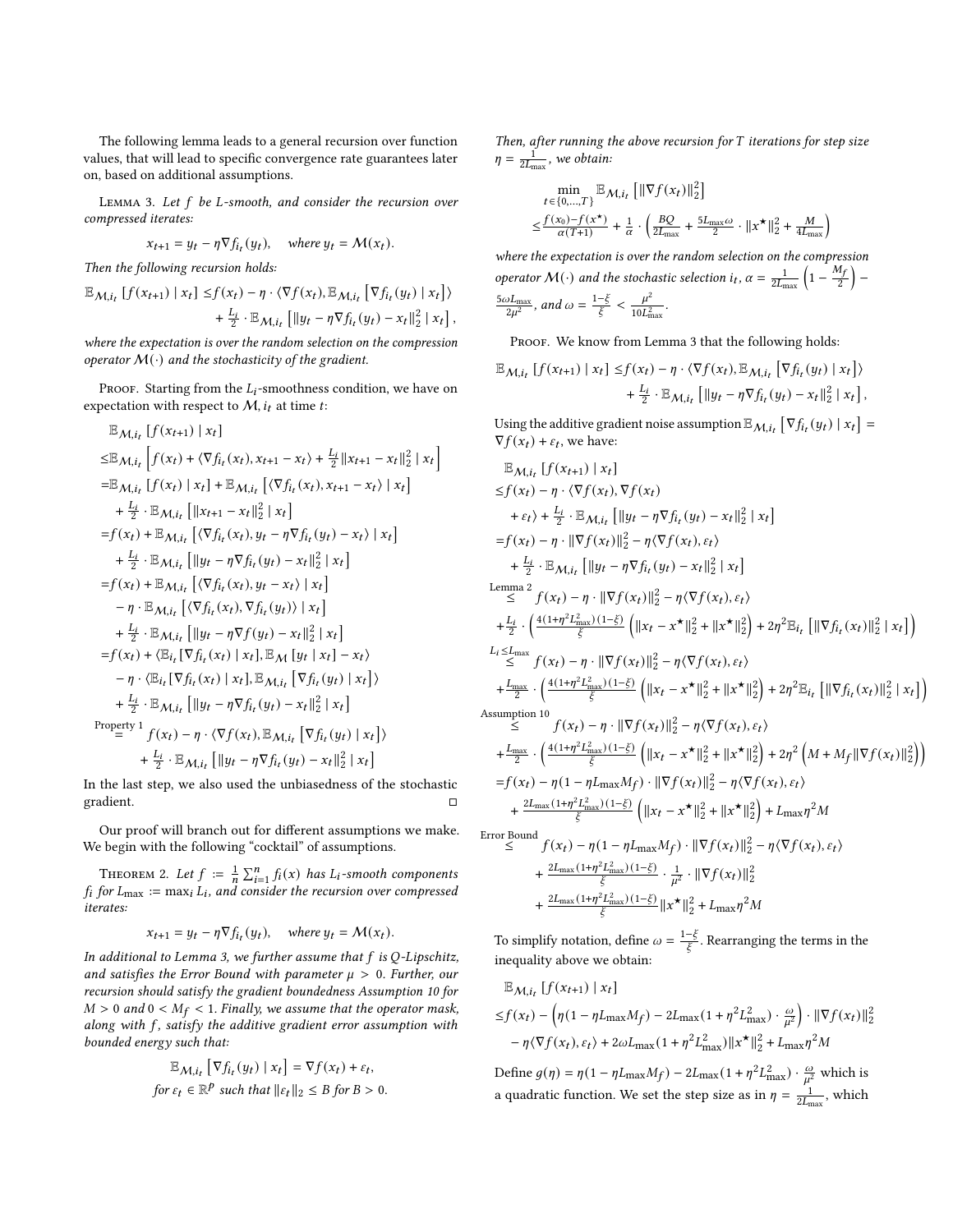is a reasonable assumption based on convex optimization criteria. Then,

$$
g\left(\frac{1}{2L_{\text{max}}}\right) = \frac{1}{2L_{\text{max}}}\left(1 - \frac{M_f}{2}\right) - \frac{5L_{\text{max}}\omega}{2\mu^2} \equiv \alpha.
$$

For the proof, we require  $\alpha > 0$ ; according to our assumptions,  $1 - \frac{M_f}{2} > \frac{1}{2} \Rightarrow M_f < 1$ . This further leads to the requirement that  $\frac{1-\xi}{\xi} < \frac{\mu^2}{10L^2}$  $\frac{\mu^2}{10 L_{\text{max}}^2}$ . The above result into:

$$
\mathbb{E}_{M,i_{t}}[f(x_{t+1}) | x_{t}]
$$
\n
$$
\leq f(x_{t}) - \alpha \cdot \|\nabla f(x_{t})\|_{2}^{2} - \eta \langle \nabla f(x_{t}), \varepsilon_{t} \rangle
$$
\n
$$
+ 2\omega L_{\max}(1 + \eta^{2} L_{\max}^{2}) \|x^{\star}\|_{2}^{2} + L_{\max} \eta^{2} M
$$
\nCauchy-Schwarz\n
$$
\leq f(x_{t}) - \alpha \cdot \|\nabla f(x_{t})\|_{2}^{2} + \eta \cdot \|\nabla f(x_{t})\|_{2} \cdot \|\varepsilon_{t}\|_{2}
$$
\n
$$
+ 2\omega L_{\max}(1 + \eta^{2} L_{\max}^{2}) \|x^{\star}\|_{2}^{2} + L_{\max} \eta^{2} M
$$
\n
$$
\eta = \frac{1}{\frac{2L_{\max}}{\varepsilon}} f(x_{t}) - \alpha \cdot \|\nabla f(x_{t})\|_{2}^{2} + \frac{1}{2L_{\max}} \cdot \|\nabla f(x_{t})\|_{2} \cdot \|\varepsilon_{t}\|_{2}
$$
\n
$$
+ \frac{5L_{\max} \omega}{2} \cdot \|x^{\star}\|_{2}^{2} + \frac{M}{4L_{\max}}
$$
\nQ-Lipschitz\n
$$
\leq f(x_{t}) - \alpha \cdot \|\nabla f(x_{t})\|_{2}^{2} + \frac{Q}{2L_{\max}} \cdot \|\varepsilon_{t}\|_{2}
$$
\n
$$
+ \frac{5L_{\max} \omega}{2} \cdot \|x^{\star}\|_{2}^{2} + \frac{M}{4L_{\max}}
$$
\n
$$
\|\varepsilon_{t}\|_{2} \leq B \cdot f(x_{t}) - \alpha \cdot \|\nabla f(x_{t})\|_{2}^{2} + \frac{BQ}{2L_{\max}} + \frac{5L_{\max} \omega}{2} \cdot \|x^{\star}\|_{2}^{2} + \frac{M}{4L_{\max}}
$$

Using the law of total expectation  $\mathbb{E}[X] = \mathbb{E}[\mathbb{E}[X | Y]]$ , we have:

$$
\mathbb{E}[f(x_{t+1})] = \mathbb{E}[\mathbb{E}[f(x_{t+1}) | x_t]]
$$

and thus:

$$
\mathbb{E}_{\mathcal{M},i_t} \left[ f(x_{t+1}) \right] \leq \mathbb{E}_{\mathcal{M},i_t} \left[ f(x_t) \right] - \alpha \cdot \mathbb{E}_{\mathcal{M},i_t} \left[ \left\| \nabla f(x_t) \right\|_2^2 \right] + \frac{BQ}{2L} + \frac{5L_{\text{max}}\omega}{2} \cdot \left\| x^\star \right\|_2^2 + \frac{M}{4L_{\text{max}}}
$$

Using the fact that  $f(x^{\star}) \leq \mathbb{E}_{\mathcal{M}, i_t} [f(x_{T+1})]$ , and telescoping over  $T$  iterations, we obtain:

$$
f(x^{\star}) \leq \mathbb{E}_{\mathcal{M}, i_t} [f(x_{T+1})]
$$
  
\n
$$
\leq f(x_0) - \alpha \sum_{t=0}^{T} \mathbb{E}_{\mathcal{M}, i_t} [\|\nabla f(x_t)\|_2^2]
$$
  
\n+  $(T+1) \cdot \left(\frac{BQ}{2L} + \frac{5L_{\text{max}}\omega}{2} \cdot \|\mathbf{x}^{\star}\|_2^2 + \frac{M}{4L_{\text{max}}}\right)$ 

which further leads to:

$$
\sum_{t=0}^{T} \mathbb{E}_{\mathcal{M}, i_t} \left[ \|\nabla f(x_t)\|_2^2 \right]
$$
  

$$
\leq \frac{f(x_0) - f(x^*)}{\alpha} + \frac{T+1}{\alpha} \cdot \left( \frac{BQ}{2L} + \frac{5L_{\text{max}}\omega}{2} \cdot ||x^*||_2^2 + \frac{M}{4L_{\text{max}}} \right)
$$

Observe that:  $(T + 1) \cdot \min_{t \in \{0, ..., T\}} \mathbb{E}_{\mathcal{M}, i_t} \left[ \|\nabla f(x_t)\|_2^2 \right]$  $\leq \sum_{t=0}^{T} \mathbb{E}_{\mathcal{M},i_t} \left[ \|\nabla f(x_t)\|_2^2 \right]$ , which leads to the final result:

$$
\begin{aligned} & \min_{t \in \{0,\ldots,T\}} \mathbb{E}_{\mathcal{M},i_t} \left[ \|\nabla f(x_t)\|_2^2 \right] \\ \leq & \frac{f(x_0) - f(x^\star)}{\alpha(T+1)} + \frac{1}{\alpha} \cdot \left( \frac{BQ}{2L} + \frac{5L_{\text{max}} \omega}{2} \cdot \left\|x^\star\right\|_2^2 + \frac{M}{4L_{\text{max}}} \right) \end{aligned}
$$

In the following corollary, we exchange the bounded assumption  $||\varepsilon_t||_2 \leq B$  and Q-Lipschitzness, with the norm condition in Assumption [12.](#page-9-2)

COROLLARY 2. Let  $f$  be L-smooth, and consider the recursion over compressed iterates:

$$
x_{t+1} = y_t - \eta \nabla f_{i_t}(y_t), \quad \text{where } y_t = \mathcal{M}(x_t).
$$

In additional to Lemma [3,](#page-10-0) we further assume that the operator mask, along with  $f$ , satisfy the norm condition Assumption [12](#page-9-2) with parameter  $\theta \in [0, 1)$ . Then, after running the above recursion for T iterations for step size  $\eta = \frac{1}{2L_{\text{max}}}$ , we obtain:

$$
\min_{t \in \{0, \ldots, T\}} \mathbb{E}_{\mathcal{M}, i_t} \left[ \|\nabla f(x_t)\|_2^2 \right] \le \frac{f(x_0) - f(x^*)}{\alpha(T+1)} + \frac{1}{\alpha} \cdot \left( \frac{5L_{\text{max}}\omega}{2} \cdot \|x^* \|^2_2 + \frac{M}{4L_{\text{max}}} \right)
$$

where the expectation is over the random selection on the compression operator  $\mathcal{M}(\cdot)$ ,  $\alpha = \frac{1}{2L_{\text{max}}} \left( \frac{1}{2} - \theta - \frac{M_f}{2} \right) - \frac{5L_{\text{max}}}{2} \cdot \frac{\omega}{u^2}$ , and  $\omega = \frac{1-\xi}{\xi}$  $\mu^2$ 

$$
\frac{\mu}{5L_{\max}^2\left(\frac{1}{2}-\theta-\frac{M_f}{2}\right)}.
$$

PROOF. From Theorem [2,](#page-10-1) we have:

$$
\mathbb{E}_{M,i_{t}}[f(x_{t+1}) | x_{t}]
$$
\n
$$
\leq f(x_{t}) - \left(\eta(1 - \eta L_{\max}M_{f}) - 2L_{\max}(1 + \eta^{2}L_{\max}^{2}) \cdot \frac{\omega}{\mu^{2}}\right) \cdot \|\nabla f(x_{t})\|_{2}^{2}
$$
\n
$$
- \eta \langle \nabla f(x_{t}), \mathbb{E}_{M,i_{t}}[\varepsilon_{t} | x_{t}]\rangle + 2\omega L_{\max}(1 + \eta^{2}L_{\max}^{2})\|\mathbf{x}^{\star}\|_{2}^{2} + L_{\max}\eta^{2}M
$$
\nCauchy-Schwarz\n
$$
\leq f(x_{t}) - \left(\eta(1 - \eta L_{\max}M_{f}) - 2L_{\max}(1 + \eta^{2}L_{\max}^{2}) \cdot \frac{\omega}{\mu^{2}}\right) \cdot \|\nabla f(x_{t})\|_{2}^{2}
$$
\n
$$
+ \eta \|\nabla f(x_{t})\|_{2} \cdot \|\mathbb{E}_{M,i_{t}}[\varepsilon_{t} | x_{t}]\|_{2} + 2\omega L_{\max}(1 + \eta^{2}L_{\max}^{2})\|\mathbf{x}^{\star}\|_{2}^{2} + L_{\max}\eta^{2}M
$$
\n
$$
= f(x_{t}) - \left(\eta(1 - \eta L_{\max}M_{f}) - 2L_{\max}(1 + \eta^{2}L_{\max}^{2}) \cdot \frac{\omega}{\mu^{2}}\right) \cdot \|\nabla f(x_{t})\|_{2}^{2}
$$
\n
$$
+ \eta \|\nabla f(x_{t})\|_{2} \cdot \|\mathbb{E}_{M,i_{t}}[\nabla f_{i_{t}}(y_{t}) | x_{t}] - \nabla f(x_{t})\|_{2}
$$
\n
$$
+ 2\omega L_{\max}(1 + \eta^{2}L_{\max}^{2})\|\mathbf{x}^{\star}\|_{2}^{2} + L_{\max}\eta^{2}M
$$
\nNorm condition\n
$$
\leq f(x_{t}) - \left(\eta(1 - \eta L_{\max}M_{f}) - 2L_{\max}(1 + \eta^{2}L_{\max}^{2}) \cdot \frac{\omega}{\mu^{2}}\right) \cdot \|\nabla f(x_{t})\|_{2}^{2}
$$

For coherence, assume that  $\eta = \frac{1}{2L_{\text{max}}}$ . Following the same procedure we obtain, we define  $g\left(\frac{1}{2L_{\text{max}}}\right) \equiv \alpha = \frac{1}{2L_{\text{max}}} \left(\frac{1}{2} - \theta - \frac{M_f}{2}\right) \frac{5L_{\text{max}}}{2} \cdot \frac{\omega}{\mu^2}$ . We observe that  $\alpha > 0$  when  $\omega < \frac{\mu^2}{\mu^2}$  $\frac{\mu^2}{5L_{\text{max}}^2\left(\frac{1}{2}-\theta-\frac{M_f}{2}\right)}$ . Then,

with similar reasoning with Theorem [2,](#page-10-1) we telescope the inequality to obtain:

$$
\min_{t \in \{0,\ldots,T\}} \mathbb{E}_{\mathcal{M},i_t} \left[ \|\nabla f(x_t)\|_2^2 \right] \n\leq \frac{f(x_0) - f(x^*)}{\alpha(T+1)} + \frac{1}{\alpha} \cdot \left( \frac{5L_{\text{max}}\omega}{2} \cdot \left\|x^*\right\|_2^2 + \frac{M}{4L_{\text{max}}} \right)
$$

 $\overline{\rm N}$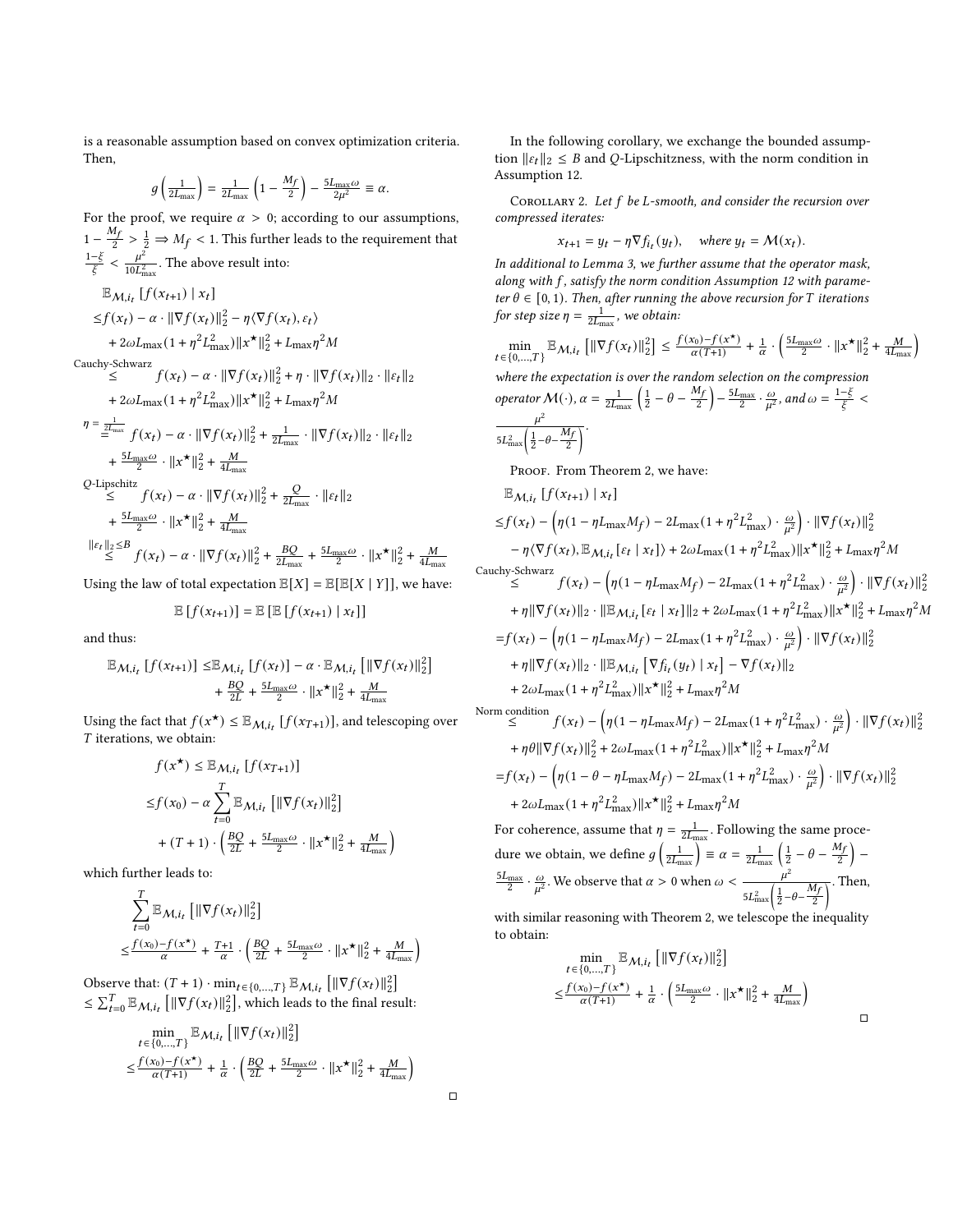#### ACKNOWLEDGMENTS

This work is supported by NSF FET:Small no. 1907936, NSF ML-WiNS CNS no. 2003137 (in collaboration with Intel), NSF CMMI no. 2037545, NSF CAREER award no. 2145629, and Rice InterDisciplinary Excellence Award (IDEA).

## REFERENCES

- <span id="page-12-14"></span>[1] Martín Abadi, Paul Barham, Jianmin Chen, Zhifeng Chen, Andy Davis, Jeffrey Dean, Matthieu Devin, Sanjay Ghemawat, Geoffrey Irving, Michael Isard, et al. 2016. Tensorflow: A system for large-scale machine learning. In 12th {USENIX} Symposium on Operating Systems Design and Implementation ({OSDI} 16). 265– 283.
- <span id="page-12-29"></span>[2] Alham Fikri Aji and Kenneth Heafield. 2017. Sparse communication for distributed gradient descent. arXiv preprint arXiv:1704.05021 (2017).
- <span id="page-12-30"></span>[3] Dan Alistarh, Demjan Grubic, Jerry Li, Ryota Tomioka, and Milan Vojnovic. 2017. QSGD: Communication-efficient SGD via gradient quantization and encoding. In Advances in Neural Information Processing Systems. 1709–1720.
- <span id="page-12-44"></span>[4] A. Berahas, L. Cao, K. Choromanski, and K. Scheinberg. 2019. A theoretical and empirical comparison of gradient approximations in derivative-free optimization. arXiv preprint arXiv:1905.01332 (2019).
- <span id="page-12-27"></span>[5] Kush Bhatia, Kunal Dahiya, Himanshu Jain, Yashoteja Prabhu, and Manik Varma. [n.d.]. The Extreme Classification Repository: Multi-label Datasets and Code. [http:](http://manikvarma.org/downloads/XC/XMLRepository.html) [//manikvarma.org/downloads/XC/XMLRepository.html.](http://manikvarma.org/downloads/XC/XMLRepository.html)
- <span id="page-12-4"></span>[6] Tom B Brown, Benjamin Mann, Nick Ryder, Melanie Subbiah, Jared Kaplan, Prafulla Dhariwal, Arvind Neelakantan, Pranav Shyam, Girish Sastry, Amanda Askell, et al. 2020. Language models are few-shot learners. arXiv preprint arXiv:2005.14165 (2020).
- <span id="page-12-45"></span>[7] R. Carter. 1991. On the global convergence of trust region algorithms using inexact gradient information. SIAM J. Numer. Anal. 28, 1 (1991), 251-265.
- <span id="page-12-11"></span>[8] Zheng Chai, Ahsan Ali, Syed Zawad, Stacey Truex, Ali Anwar, Nathalie Baracaldo, Yi Zhou, Heiko Ludwig, Feng Yan, and Yue Cheng. 2020. Tifl: A tier-based federated learning system. In Proceedings of the 29th International Symposium on High-Performance Parallel and Distributed Computing. 125–136.
- <span id="page-12-12"></span>[9] Zheng Chai, Hannan Fayyaz, Zeshan Fayyaz, Ali Anwar, Yi Zhou, Nathalie Baracaldo, Heiko Ludwig, and Yue Cheng. 2019. Towards taming the resource and data heterogeneity in federated learning. In 2019 {USENIX} Conference on Operational Machine Learning (OpML 19). 19–21.
- <span id="page-12-40"></span>[10] Jianmin Chen, Xinghao Pan, Rajat Monga, Samy Bengio, and Rafal Jozefowicz. 2016. Revisiting distributed synchronous SGD. arXiv preprint arXiv:1604.00981 (2016).
- <span id="page-12-7"></span>[11] Mingqing Chen, Rajiv Mathews, Tom Ouyang, and Françoise Beaufays. 2019. Federated learning of out-of-vocabulary words. arXiv preprint arXiv:1903.10635  $(2019)$
- <span id="page-12-0"></span>[12] Trishul M Chilimbi, Yutaka Suzue, Johnson Apacible, and Karthik Kalyanaraman. 2014. Project Adam: Building an Efficient and Scalable Deep Learning Training System.. In OSDI, Vol. 14. 571–582.
- <span id="page-12-28"></span>[13] Lenaic Chizat and Francis Bach. 2018. On the global convergence of gradient descent for over-parameterized models using optimal transport. Advances in neural information processing systems 31 (2018).
- <span id="page-12-20"></span>[14] Valeriu Codreanu, Damian Podareanu, and Vikram Saletore. 2017. Scale out for large minibatch SGD: Residual network training on ImageNet-1K with improved accuracy and reduced time to train. arXiv preprint arXiv:1711.04291 (2017).
- <span id="page-12-5"></span>[15] E Cordis. 2019. Machine learning ledger orchestration for drug discovery.
- <span id="page-12-32"></span>[16] Matthieu Courbariaux, Yoshua Bengio, and Jean-Pierre David. 2015. BinaryConnect: Training deep neural networks with binary weights during propagations. In Advances in neural information processing systems. 3123–3131.
- <span id="page-12-6"></span>[17] Pierre Courtiol, Charles Maussion, Matahi Moarii, Elodie Pronier, Samuel Pilcer, Meriem Sefta, Pierre Manceron, Sylvain Toldo, Mikhail Zaslavskiy, Nolwenn Le Stang, et al. 2019. Deep learning-based classification of mesothelioma improves prediction of patient outcome. Nature medicine 25, 10 (2019), 1519–1525.
- <span id="page-12-8"></span>[18] Walter de Brouwer. 2019. The federated future is ready for shipping.
- <span id="page-12-1"></span>[19] Jeffrey Dean, Greg Corrado, Rajat Monga, Kai Chen, Matthieu Devin, Mark Mao, Andrew Senior, Paul Tucker, Ke Yang, Quoc V Le, et al. 2012. Large scale distributed deep networks. In Advances in neural information processing systems. 1223–1231.
- <span id="page-12-38"></span>[20] Aaron Defazio and Léon Bottou. 2018. On the Ineffectiveness of Variance Reduced Optimization for Deep Learning. arXiv preprint arXiv:1812.04529 (2018).
- <span id="page-12-23"></span>[21] Jia Deng, Wei Dong, Richard Socher, Li-Jia Li, Kai Li, and Li Fei-Fei. 2009. Imagenet: A large-scale hierarchical image database. In 2009 IEEE conference on computer vision and pattern recognition. Ieee, 248–255.
- <span id="page-12-33"></span>[22] Tim Dettmers. 2015. 8-bit approximations for parallelism in deep learning. arXiv preprint arXiv:1511.04561 (2015).
- <span id="page-12-37"></span>[23] Laurent Dinh, Razvan Pascanu, Samy Bengio, and Yoshua Bengio. 2017. Sharp minima can generalize for deep nets. In Proceedings of the 34th International Conference on Machine Learning-Volume 70. JMLR. org, 1019–1028.
- <span id="page-12-26"></span>[24] Alexey Dosovitskiy, Lucas Beyer, Alexander Kolesnikov, Dirk Weissenborn, Xiaohua Zhai, Thomas Unterthiner, Mostafa Dehghani, Matthias Minderer, Georg Heigold, Sylvain Gelly, et al. 2020. An image is worth 16x16 words: Transformers for image recognition at scale. arXiv preprint arXiv:2010.11929 (2020).
- <span id="page-12-16"></span>[25] Petros Drineas, Ravi Kannan, and Michael W Mahoney. 2006. Fast Monte Carlo algorithms for matrices I: Approximating matrix multiplication. SIAM J. Comput. 36, 1 (2006), 132–157.
- <span id="page-12-18"></span>[26] John Duchi, Elad Hazan, and Yoram Singer. 2011. Adaptive subgradient methods for online learning and stochastic optimization. Journal of Machine Learning Research 12, Jul (2011), 2121–2159.
- <span id="page-12-15"></span>[27] Philipp Farber and Krste Asanovic. 1997. Parallel neural network training on multi-spert. In Algorithms and Architectures for Parallel Processing, 1997. ICAPP 97., 1997 3rd International Conference on. IEEE, 659–666.
- <span id="page-12-41"></span>[28] Noah Golmant, Nikita Vemuri, Zhewei Yao, Vladimir Feinberg, Amir Gholami, Kai Rothauge, Michael W Mahoney, and Joseph Gonzalez. 2018. On the Computational Inefficiency of Large Batch Sizes for Stochastic Gradient Descent. arXiv preprint arXiv:1811.12941 (2018).
- <span id="page-12-36"></span>[29] Priya Goyal, Piotr Dollár, Ross Girshick, Pieter Noordhuis, Lukasz Wesolowski, Aapo Kyrola, Andrew Tulloch, Yangqing Jia, and Kaiming He. 2017. Accurate, large minibatch SGD: training ImageNet in 1 hour. arXiv preprint arXiv:1706.02677 (2017).
- <span id="page-12-34"></span>[30] Suyog Gupta, Ankur Agrawal, Kailash Gopalakrishnan, and Pritish Narayanan. 2015. Deep learning with limited numerical precision. In International Conference on Machine Learning. 1737–1746.
- <span id="page-12-2"></span>[31] Stefan Hadjis, Ce Zhang, Ioannis Mitliagkas, Dan Iter, and Christopher Ré. 2016. Omnivore: An optimizer for multi-device deep learning on CPUs and GPUs. arXiv preprint arXiv:1606.04487 (2016).
- <span id="page-12-9"></span>[32] Andrew Hard, Kanishka Rao, Rajiv Mathews, Swaroop Ramaswamy, Françoise Beaufays, Sean Augenstein, Hubert Eichner, Chloé Kiddon, and Daniel Ramage. 2018. Federated learning for mobile keyboard prediction. arXiv preprint arXiv:1811.03604 (2018).
- <span id="page-12-17"></span>[33] Kaiming He, Xiangyu Zhang, Shaoqing Ren, and Jian Sun. 2016. Deep residual learning for image recognition. In Proceedings of the IEEE conference on computer vision and pattern recognition. 770–778.
- <span id="page-12-25"></span>[34] Yanping Huang, Youlong Cheng, Ankur Bapna, Orhan Firat, Mia Xu Chen, Dehao Chen, HyoukJoong Lee, Jiquan Ngiam, Quoc V. Le, Yonghui Wu, and Zhifeng Chen. 2019. GPipe: Efficient Training of Giant Neural Networks using Pipeline Parallelism. arXiv[:1811.06965](https://arxiv.org/abs/1811.06965) [cs.CV]
- <span id="page-12-35"></span>[35] Itay Hubara, Matthieu Courbariaux, Daniel Soudry, Ran El-Yaniv, and Yoshua Bengio. 2017. Quantized Neural Networks: Training Neural Networks with Low Precision Weights and Activations. Journal of Machine Learning Research 18, 187 (2017), 1–30.
- <span id="page-12-22"></span>[36] Sergey Ioffe and Christian Szegedy. 2015. Batch Normalization: Accelerating Deep Network Training by Reducing Internal Covariate Shift. In International Conference on Machine Learning. 448–456.
- <span id="page-12-31"></span>[37] Nikita Ivkin, Daniel Rothchild, Enayat Ullah, Ion Stoica, Raman Arora, et al. 2019. Communication-efficient distributed sgd with sketching. In Advances in Neural Information Processing Systems. 13144–13154.
- <span id="page-12-42"></span>[38] H. Karimi, J. Nutini, and M. Schmidt. 2016. Linear convergence of gradient and proximal-gradient methods under the Polyak-Łojasiewicz condition. In Joint European Conference on Machine Learning and Knowledge Discovery in Databases. Springer, 795–811.
- <span id="page-12-39"></span>[39] Nitish Shirish Keskar, Dheevatsa Mudigere, Jorge Nocedal, Mikhail Smelyanskiy, and Ping Tak Peter Tang. 2016. On large-batch training for deep learning: Generalization gap and sharp minima. arXiv preprint arXiv:1609.04836 (2016).
- <span id="page-12-43"></span>[40] A. Khaled and P. Richtárik. 2019. Gradient descent with compressed iterates. arXiv preprint arXiv:1909.04716 (2019).
- <span id="page-12-13"></span>[41] Latif U Khan, Walid Saad, Zhu Han, Ekram Hossain, and Choong Seon Hong. 2021. Federated learning for internet of things: Recent advances, taxonomy, and open challenges. IEEE Communications Surveys & Tutorials (2021).
- <span id="page-12-19"></span>[42] Diederik P Kingma and Jimmy Ba. 2014. Adam: A method for stochastic optimization. arXiv preprint arXiv:1412.6980 (2014).
- <span id="page-12-21"></span>[43] Alexander Kolesnikov, Lucas Beyer, Xiaohua Zhai, Joan Puigcerver, Jessica Yung, Sylvain Gelly, and Neil Houlsby. 2020. Big transfer (bit): General visual representation learning. In Computer Vision–ECCV 2020: 16th European Conference, Glasgow, UK, August 23–28, 2020, Proceedings, Part V 16. Springer, 491–507.
- <span id="page-12-24"></span>[44] A. Krizhevsky, I. Sutskever, and G. Hinton. 2012. Imagenet classification with deep convolutional neural networks. In Advances in neural information processing systems. 1097–1105.
- <span id="page-12-10"></span>[45] David Leroy, Alice Coucke, Thibaut Lavril, Thibault Gisselbrecht, and Joseph Dureau. 2019. Federated learning for keyword spotting. In ICASSP 2019-2019 IEEE International Conference on Acoustics, Speech and Signal Processing (ICASSP). IEEE, 6341–6345.
- <span id="page-12-3"></span>[46] Mu Li, David G Andersen, Jun Woo Park, Alexander J Smola, Amr Ahmed, Vanja Josifovski, James Long, Eugene J Shekita, and Bor-Yiing Su. 2014. Scaling Distributed Machine Learning with the Parameter Server.. In OSDI, Vol. 14. 583– 598.